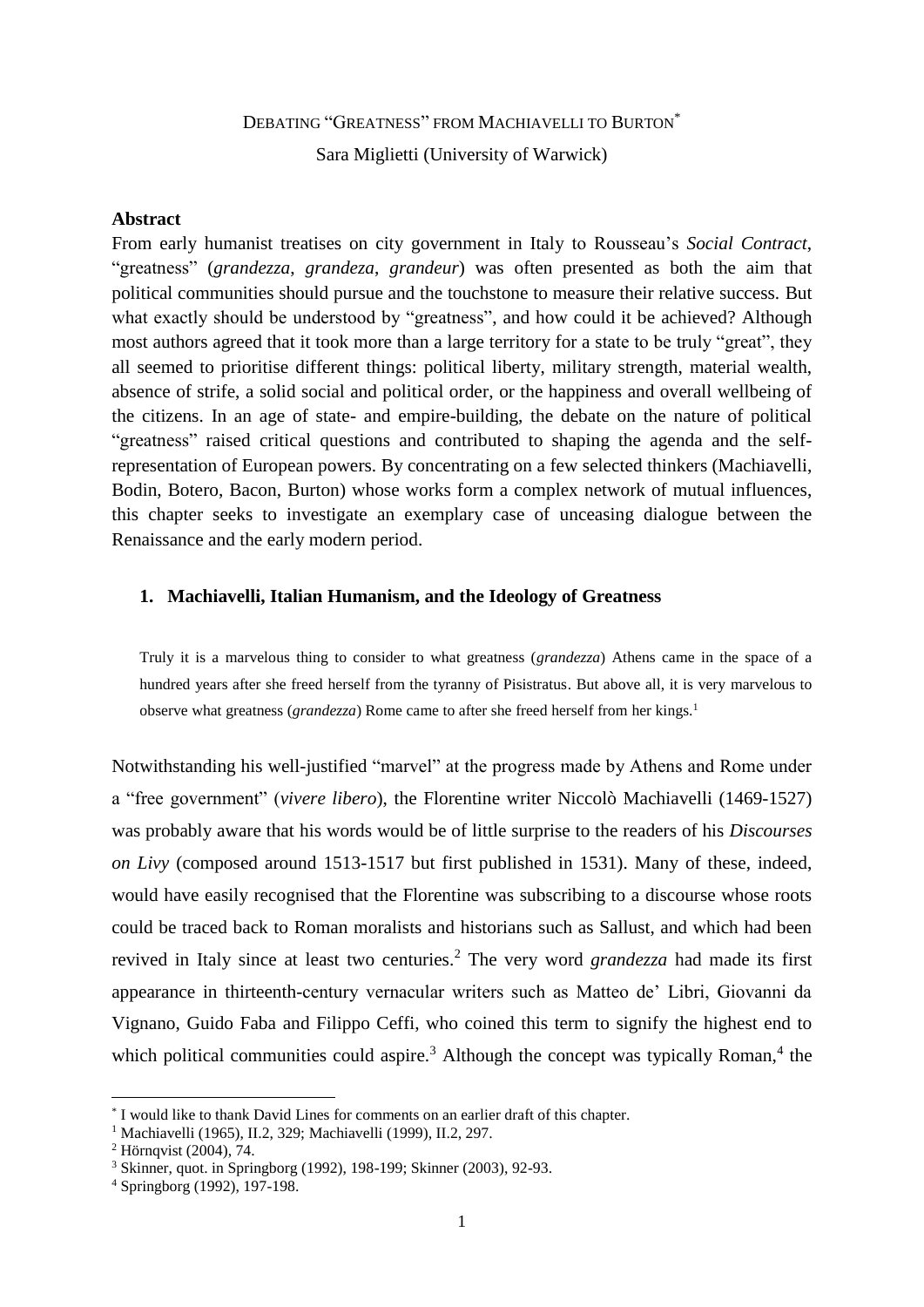word itself was not. As noted by Skinner, classical Latin lacked an expression "at once denoting grandeur and magnitude",<sup>5</sup> and those "pre-humanist" Italian authors who wrote in Latin usually turned to vaguer synonyms (such as "incrementum")<sup>6</sup> or created curious *pastiches* by weaving the Italian word *grandezza* into Latin texts. <sup>7</sup> For these authors, grandezza was an essential component of a healthy civic life (*bon stato*),<sup>8</sup> alongside domestic peace (*riposo*), dignity (*honore*) and, crucially, political freedom.<sup>9</sup> Towards the beginning of the fifteenth century, this notion of self-government as the only way to achieve *bon stato* and *grandezza*, <sup>10</sup> originally inspired by classical authors such as Aristotle, Cicero and Sallust, was bound to become the keystone of Florentine self-representations, $11$  and was frequently used to sustain and justify the aggressive "republican imperialism" of the Tuscan city-state.<sup>12</sup>

Machiavelli's *Discourses*, written more than a hundred years later and under profoundly changed historical circumstances, have been rightly identified as the ultimate and possibly highest expression of this tradition coupling liberty and empire in the pursuit of political *grandezza*. <sup>13</sup> For the late medieval and early humanist authors who wrote before Machiavelli, *grandezza* had at once a spatial, a material, and an ethical-political meaning, denoting not only the magnitude of a state's territory, but also its wealth, standing, power, and most importantly its *vivere civile* (a well-ordered, republican way of life).<sup>14</sup> The same holds true for Machiavelli, who describes *grandezza* in terms of both territorial extension (*dominio* and  $corpo$ <sup>15</sup> and wealth (*ricchezza*),<sup>16</sup> equates it with military power,<sup>17</sup> and establishes a direct link between self-government (*vivere libero*) and greatness thus conceived. The polysemy of Machiavellian *grandezza* did not escape early translators such as Johann Nikolaus Stupanus, whose Latin version of *Discourses* (1588) formed the basis for most subsequent Latin

<sup>5</sup> Skinner (2003), 92.

<sup>6</sup> Skinner (2003), 92.

<sup>7</sup> See for instance Giovanni da Viterbo's *Liber de regimine civitatum*, quot. in Skinner (2003), 93.

<sup>8</sup> Skinner (1995), 108.

<sup>9</sup> Skinner (2003), 92-93; Hörnqvist (2004), 39-40.

<sup>10</sup> Skinner (1995), 104.

<sup>11</sup> The most famous example is Leonardo Bruni's *Laudatio Florentinae Urbis*, written around 1403-1404, but see Hörnqvist (2004), 55-70, for further examples.

<sup>&</sup>lt;sup>12</sup> Hörnqvist (2004), 42, building on previous work by Hankins (1995 and 2000), Najemy (2000) and Brown  $(2004)$ .

<sup>13</sup> Springborg (1992), 197; Skinner (2003), 103-106; Hörnqvist (2004), 72-74.

<sup>14</sup> Skinner (2003), 91, correcting Springborg's somewhat unilateral view of *grandezza* as something "literally spatial" (1992, 198).

<sup>15</sup> Machiavelli (1999), II.2, 297, 301; Machiavelli (1965), II.2, 329, 333.

<sup>16</sup> Machiavelli (1999), II.2, 297, 300; Machiavelli (1965), II.2, 329, 332.

<sup>17</sup> See for instance Machiavelli (1965), II.2, 332: "The Roman Empire with her arms (*arme*) and her greatness (*grandezza*) wiped out all the republics and all the self-governing communities (*e viveri civili*)"; Machiavelli  $(1999)$ , II.2, 299-300.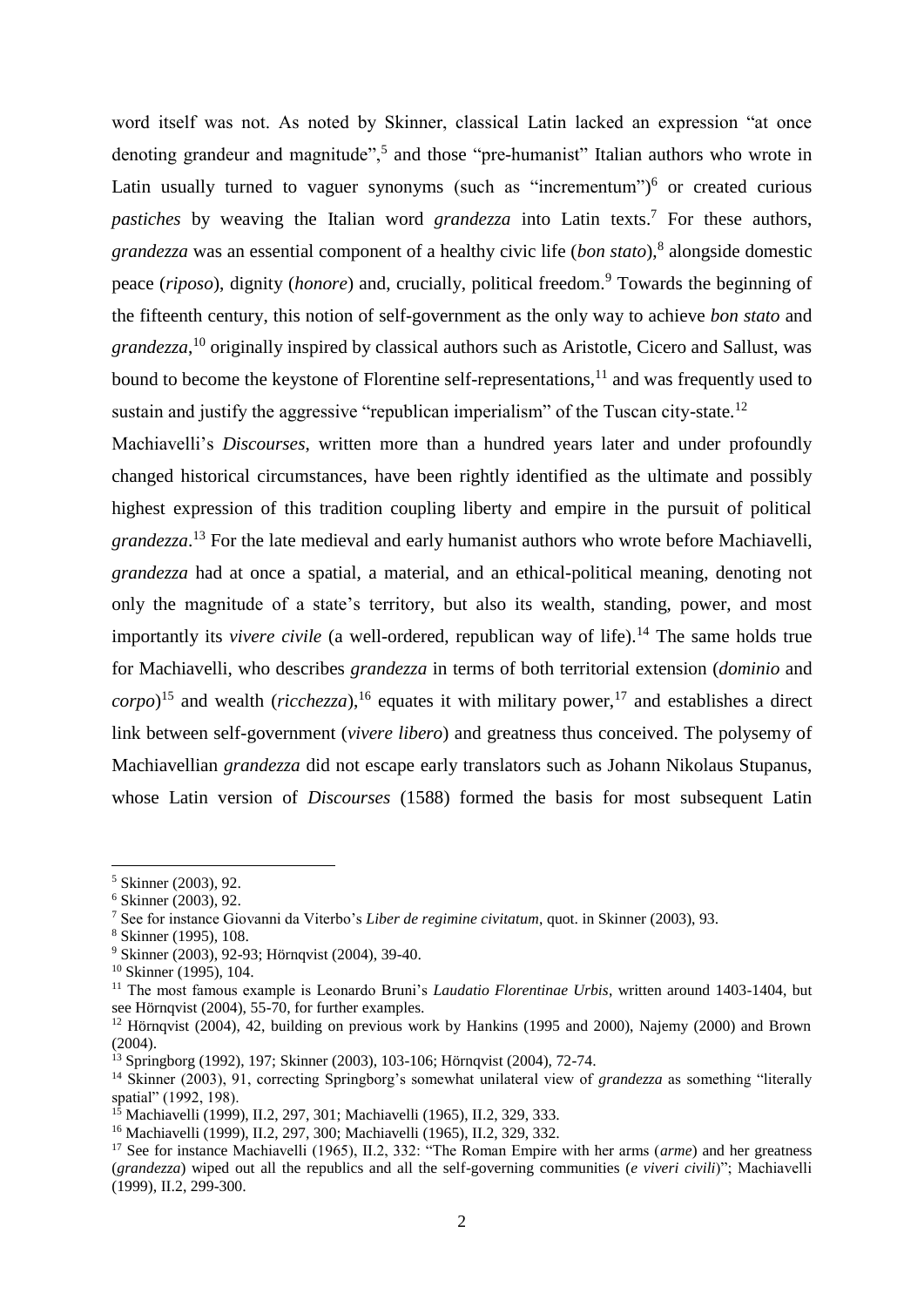editions of the work:<sup>18</sup> in the absence of an exact Latin equivalent for the Italian word *grandezza*, Stupanus chose to translate the latter in more than one way, thus brilliantly capturing its multiple meanings.<sup>19</sup>

While interpreting *grandezza* in accordance with a well-established tradition, Machiavelli moved a step forward in identifying the factors that could affect its achievement. Although a constitutional form ensuring political liberty was just as decisive for him as it had been for his forebears, the Florentine saw that other aspects needed to be taken into account as well. First and foremost among these was a consideration of the size and features of the local population. According to Stangeland, Machiavelli was "perhaps the first to express ideas of modern tone on population";<sup>20</sup> at the very least, he was among the earliest authors to acknowledge the centrality of demographic issues for political theory, and advocated population growth in a time when the dominant ideal was still that of a fixed and relatively small population size. Machiavelli's main point in favour of population growth was that no great empire can be established without a sizeable population, given the high demographic costs of expansionism. <sup>21</sup> Not by chance, he argued, the Romans sought to increase their population by all possible means, and particularly through their citizenship policies.<sup>22</sup>

In sum, just as the achievement of *grandezza* requires territorial expansion, the latter demands population growth. Machiavelli did not regard expansionism and demographic increase as good in themselves, but only as means to a higher end – namely greatness. He was also acutely aware of their problematic nature: while territorial expansion was among the causes that ultimately led the Roman Empire to collapse,  $2<sup>3</sup>$  a large population can turn from a strength into a handicap if the country is not sufficiently wide, or sufficiently rich, to sustain it.<sup>24</sup> Territory and population are thus subtly related by Machiavelli so as to emphasise their crucial, and often delicate, balance. It is not simply a matter of size: the qualitative features of the terrain influence the people who live on it.<sup>25</sup> just as the latter constantly alter and reshape

 $\overline{a}$ 

<sup>18</sup> See Ruffo Fiore (1990), 40.

<sup>19</sup> Machiavelli (1588), 270-271, 276: "Admiratione summa dignum est Athenienses Pisistrati tyrannide liberatos, centum annorum spacio, *vires* atque *potentiam* suam tantopere augere potuisse. Et longe magis stupendum adhuc, Romanorum Rempublicam, expulsis Regibus, ad tantum *fastigium* pervenire potuisse […] equidem Romani imperii *magnitudo*, non parum etiam ad id fecit, cum per universum orbem liberas Respublicas sub suum iugum subiecerit" (my emphasis).

<sup>20</sup> Stangeland (1904), 92.

<sup>21</sup> Machiavelli (1999), I.6, 77; II.3, 301-302.

<sup>22</sup> Machiavelli (1999), II.3, 302-303.

<sup>23</sup> In keeping with Sallust's account in *Bellum Catilinae* (X.1-2), which became the standard view of Roman decadence in the Renaissance: see Armitage (2002).

<sup>24</sup> Cf. Stangeland (1904), 93.

<sup>25</sup> Machiavelli (1965), I.1, 193-194; Machiavelli (1999), I.1, 62-63. See Glacken (1976), 433-434.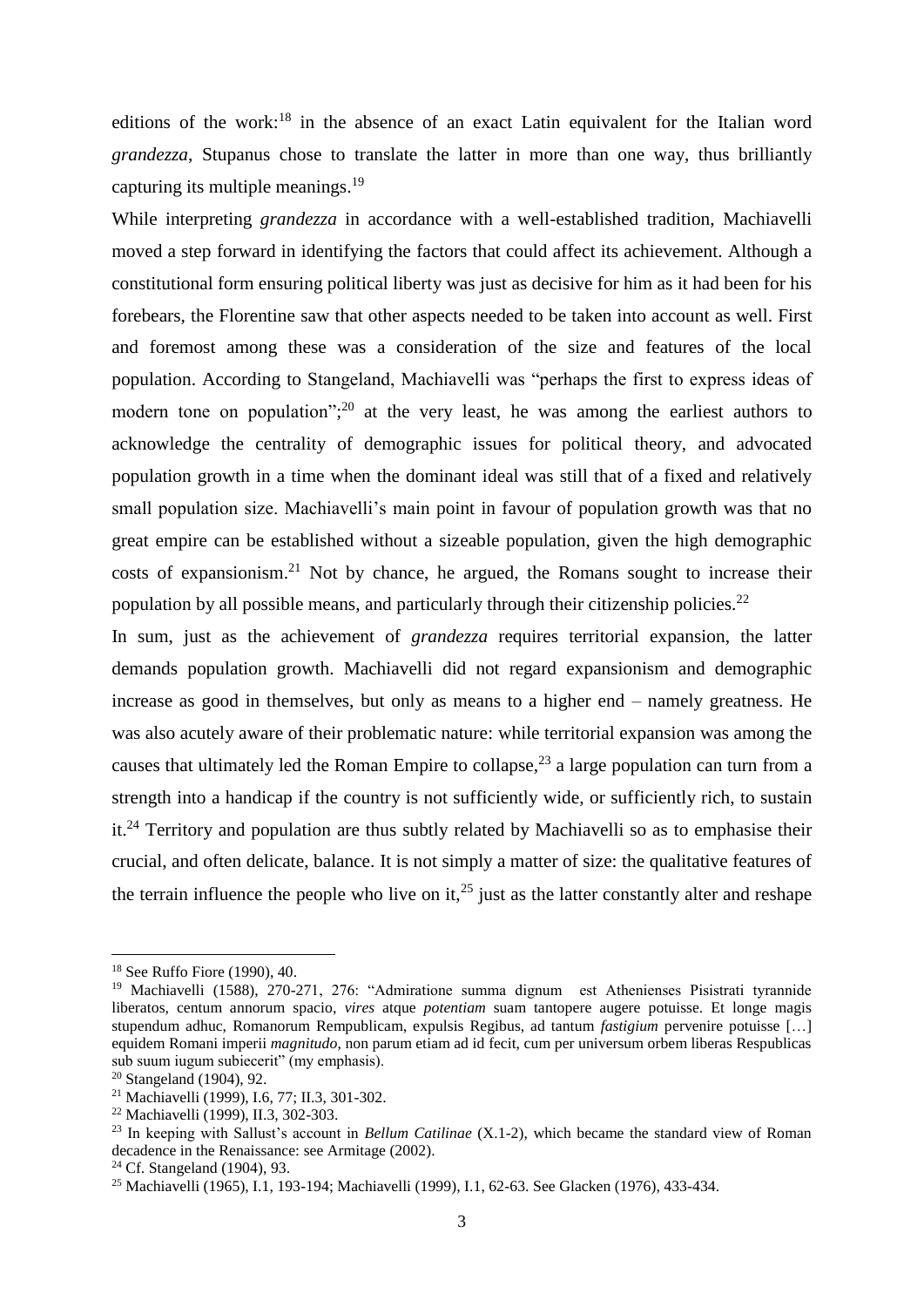the former through industry, architecture and agriculture.<sup>26</sup> We shall see in the next sections how Machiavelli's perceptive insights into the relationship between territory and population inspired and stimulated later authors grappling with the question of political greatness.

# **2. "The Greatness of Cities": Botero and Bodin**

The year 1588 constituted a milestone in the discussion on *grandezza*. It was in this year that Giovanni Botero (1544-1617) published in Rome his *Causes of the Greatness and Magnificence of Cities* (*Cause della grandezza e magnificenza delle città*). The work, comprised of three books and written in Botero's elegant Italian, was an immediate success. It was reprinted the following year as an appendix to Botero's even more influential *Reason of State* (*Ragion di Stato*); and while the two treatises were frequently published together, the *Greatness of Cities* also enjoyed a separate fortune, with new editions and translations all over Europe until the mid-seventeenth century.<sup>27</sup> The tract was especially successful in England, where it was printed twice in two distinct English translations (by Robert Peterson in 1606, and by Thomas Hawkins in 1635) and, as we shall see in section 3, received the close attention of many leading authors of the time.

Botero's treatise was seminal in many respects. As noted by Symcox, it departed from a century-long tradition of urban literature – from Leon Battista Alberti to Filarete and Francesco di Giorgio Martini – by shifting "the focus of enquiry from the *forma urbis* and the geometry of fortifications to economics, demography, and the political factors that foster urban development, causing some cities to prosper while others do not".<sup>28</sup> Among such causes of urban development, Botero identified three main topographical factors ("the commodity of the site, the fertility of the soil and easiness of conduct", according to Peterson's translation),<sup>29</sup> and a number of economic, social and political aspects that he carefully reviewed in book 2. Some of these were clearly inspired by a reading of republican Rome through the lens of Machiavelli's *Discourses*, as is especially evident in the sections on citizenship and colonies.<sup>30</sup> Recent studies have shown how the influence of Machiavelli was crucial for the development of Botero's thought; $31$  yet at the same time it must be noted that Botero was critical of Machiavelli for reasons that go well beyond the Florentine's alleged

<sup>&</sup>lt;sup>26</sup> See Stangeland (1904), 93.

 $27$  See Botero (2012), xiii-xiv.

<sup>28</sup> Botero (2012), vi.

<sup>29</sup> Botero (1956a), I.7, 234 and (1990a), I, 318.

<sup>30</sup> Botero (1956a), II.1-2, 244-247 and (1990a), II, 330-334.

<sup>&</sup>lt;sup>31</sup> See in particular Descendre (2009).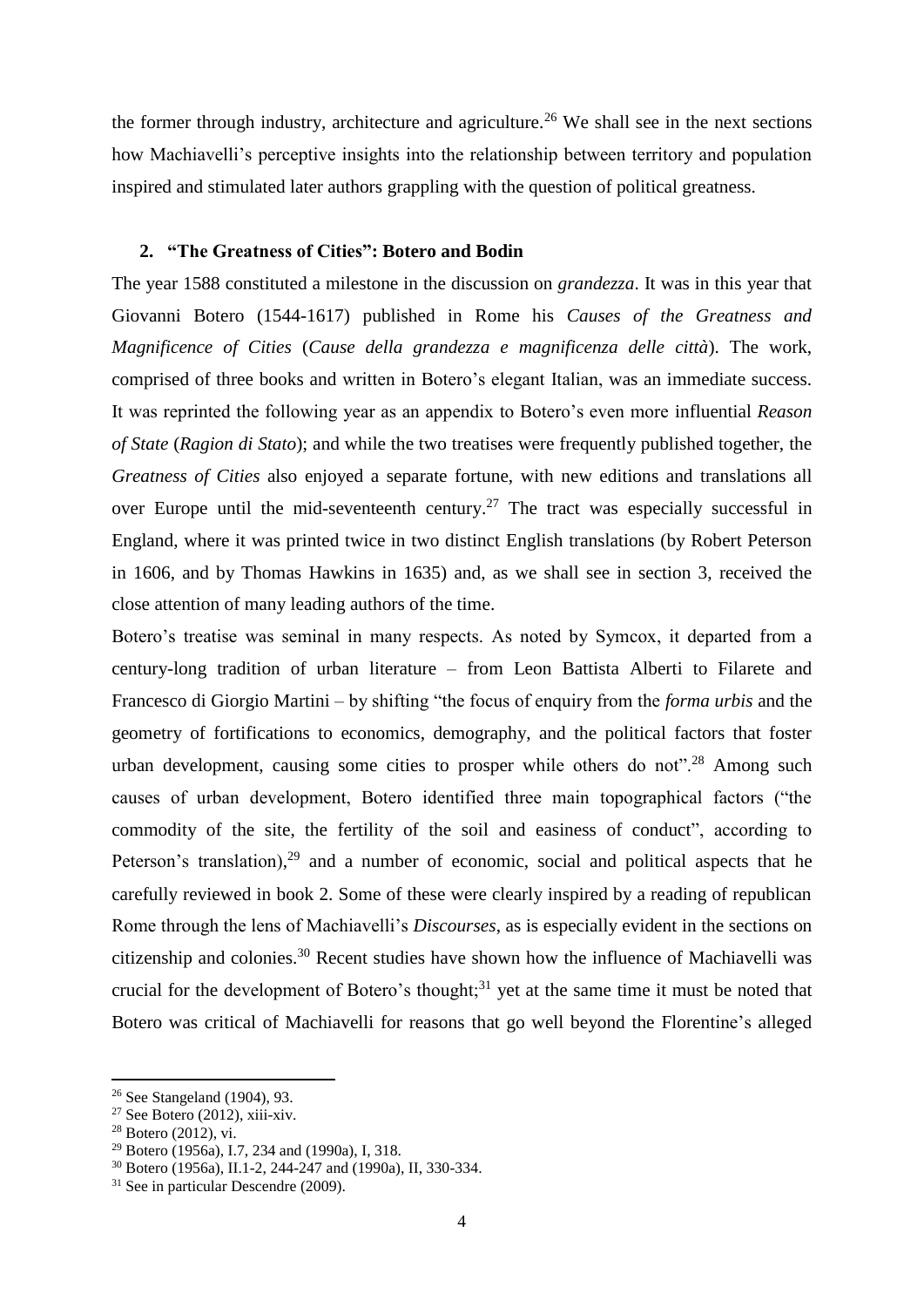atheism and amorality, and which involve their divergent understandings of what political greatness is and how it can (or should) be achieved.

"The greatness of a city is said to be, not the largeness of the site or the circuit of the walls, but the multitude and number of the inhabitants and their power", wrote Botero in the opening lines of his treatise,<sup>32</sup> thus revealing at once his dependence on, and departure from, the author of *Discourses*. Indeed, by saying that the "greatness" of a city should be measured by the number (*moltitudine*) and power (*possanza*) of its population rather than by its spatial extension, Botero was directly targeting Machiavelli's equation of territory and population, as well as his emphasis on territorial expansion. On the other hand, the two agreed that an expansionist programme necessarily requires the implementation of policies encouraging population growth.<sup>33</sup> In his *Universal Relations* (*Relationi Universali*, a geographical and political description of several world countries) of 1596, Botero gave numerous examples of how engaging in wars of conquest can prove devastating for an under-populated country. He argued with remarkable foresight that Spain and Portugal were destined to a rapid decline, for so many young men were lost every year in the colonial effort that "the homeland remains almost lifeless and devoid of vigour".<sup>34</sup> The two Iberian countries were following "a reason of state exactly opposed to that which made Rome great and powerful", having failed to augment their population in preparation for their expeditions and thus exhausting themselves in an undertaking which would bring them ruin rather than *grandezza*. <sup>35</sup> As a counterexample Botero cited the case of the Chinese, who – he said – wisely abandoned their aggressive expansionism as soon as they realised that the war against India could only be won at the expense of immense human and material losses, and now happily prospered within fixed borders.<sup>36</sup>

"What good is it to struggle to expand, when expansion not only does not bring about wellbeing *(bene essere)*, but destroys being *(essere)?*" wonders Botero.<sup>37</sup> For him, the primary goal of a good ruler should be to protect and preserve the state, not to increase it. He is aware, of course, that this viewpoint contradicts Machiavelli's famous argument that rulers do not

<sup>32</sup> Botero (1956a), I.1, 227 and (1990a), I, 309.

<sup>&</sup>lt;sup>33</sup> See for instance Botero (1596), II, "Proemio" (unpaged); Botero (1956b), VII.12, 144-7 and (1990b), VII, 201-205.

<sup>34</sup> Botero (1596), I.1 ("Cina"), 17 (all translations from *Universal Relations* are mine). Cf. Botero (1956b), VII.12, 145 and (1990b), VII, 203-204. Botero was expressing concerns that would spread in Spain several years later, particularly in the late reign of Philip III: cf. Elliott (1977) and Spedding in Bacon (1900a), 127-129, footnote 2.

<sup>&</sup>lt;sup>35</sup> Further distinctions between ancient Roman policies and the short-sighted colonialism of the Spanish and the Portuguese are made in Botero (1956b), VIII.5, 156-157 and (1990b), VIII, 219-220.

<sup>36</sup> Botero (1596), I.1 ("Cina"), 125-126.

<sup>37</sup> Botero (1596), II.1 ("Moscovia"), 41.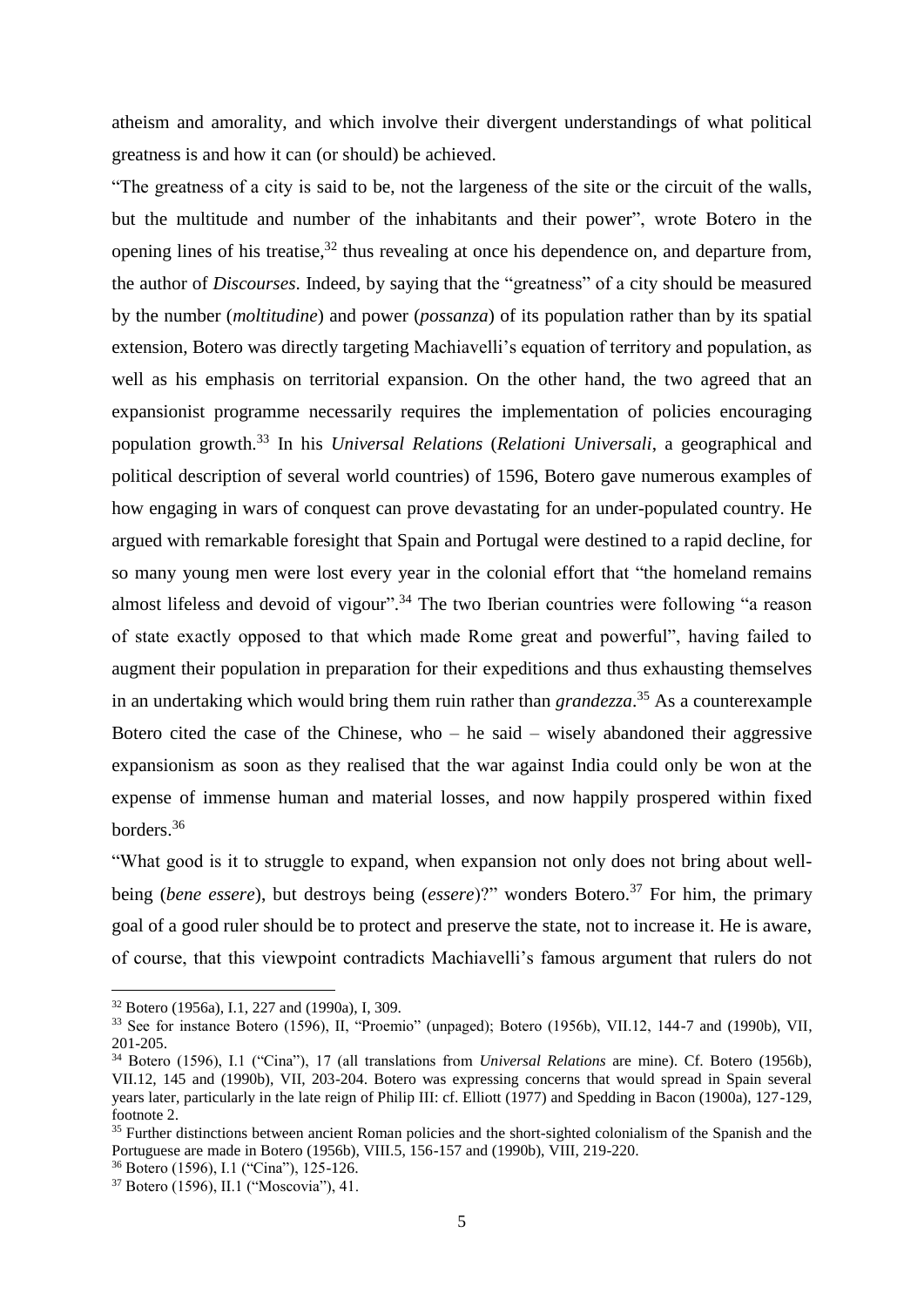really have a choice between preservation and expansion, since states are generally forced to expand in order to survive.<sup>38</sup> But Botero is unconvinced: in fact, middle-sized states have better chances of surviving than large empires,  $39$  and by rechanneling their energies from wasteful military undertakings into the systematic exploitation and improvement of their own territory, they are also often wealthier, healthier, and more densely populated – which, for Botero, is itself a measure of "greatness".<sup>40</sup>

Besides, military conquest is not the only way in which states can expand. Although war remains unquestionably an important component of Botero's mental universe,<sup>41</sup> the former Jesuit tends to see trade as a more benign and cost-effective way of securing one's power.<sup>42</sup> Among the many examples of relatively small countries that have thrived by choosing commerce over war, he mentions the Flanders: here, where a substantial amount of money and energy has been invested into the construction of artificial channels that would make the transportation of goods easier and faster, a significant boost "to merchandising and to the traffic of other nations" has ensued.<sup>43</sup>

Botero was among the first to grasp the economic principle according to which the wealth of a state depends essentially on its having a favourable balance of trade – a principle that would later be formulated by authors such as Thomas Mun.<sup>44</sup> But clearly commerce is only a viable option where there is a surplus available for export. No wonder then that Botero would express his admiration for all those countries that not only exploit their territory to the fullest and do not let anything go to waste, $45$  but seek to produce more than they need for internal consumption and also engage in manufacturing (*arteficii*) 46 – an activity that enables them to export transformed goods rather than less lucrative raw materials.<sup>47</sup> Botero's hints at the added value of labour have been seen by some as an anticipation of later theories (particularly

<sup>&</sup>lt;sup>38</sup> Machiavelli (1999), I.6, 78-79 and (1965), I.6, 210-211. Botero admits that his preference for preservation over expansion "would not be approved by modern wisdom (*prudenza moderna*)" (1596, II.1, 41).

<sup>39</sup> Botero (1956b), I.6, 7-9 and (1990b), I, 7-10.

<sup>40</sup> For examples of "improvement" (*miglioramenti*), see Botero (1956b), III.2, 76 and (1990b), III, 106; Botero (1956b), VIII.2-3, 148-153 and (1990b), VIII, 207-214. Slack (2014) briefly discusses the place of Botero within the early modern tradition of "improvement".

<sup>41</sup> Descendre (2009) has stressed the Machiavellian inspiration behind Botero's discourse on "force", "power", and military prowess (see particularly chapter 4, 140-142).

 $42$  See Hartman and Weststeijn (2013), 14. According to Hörnqvist (2004), Machiavelli would not have seen trade as "a tenable alternative" to military conquest, since "in his zero-sum world, commerce is also a form of imperialism" (74, n. 110).

<sup>43</sup> Botero (1956a), I.10, 238 and (1990a), I, 323.

<sup>44</sup> Botero (1956b), VII.10, 142-143 and (1990b), VII, 199. Mun's *England's Treasure by Foreign Trade* was written around 1630 but only published in 1664.

<sup>45</sup> China is again proposed as a positive example: see Botero (1596), I.2 ("Cina"), 125; Botero (1956a), II.11, 266-9 and (1990a), II, 359-60; Botero (1956a), II.11, 268 and (1990a), II, 359.

<sup>46</sup> See again Botero's praise of Flanders in Botero (1596), II.2 ("Cina"), 65.

<sup>47</sup> Botero (1956b), VIII.3, 151 and (1990b), VIII, 211.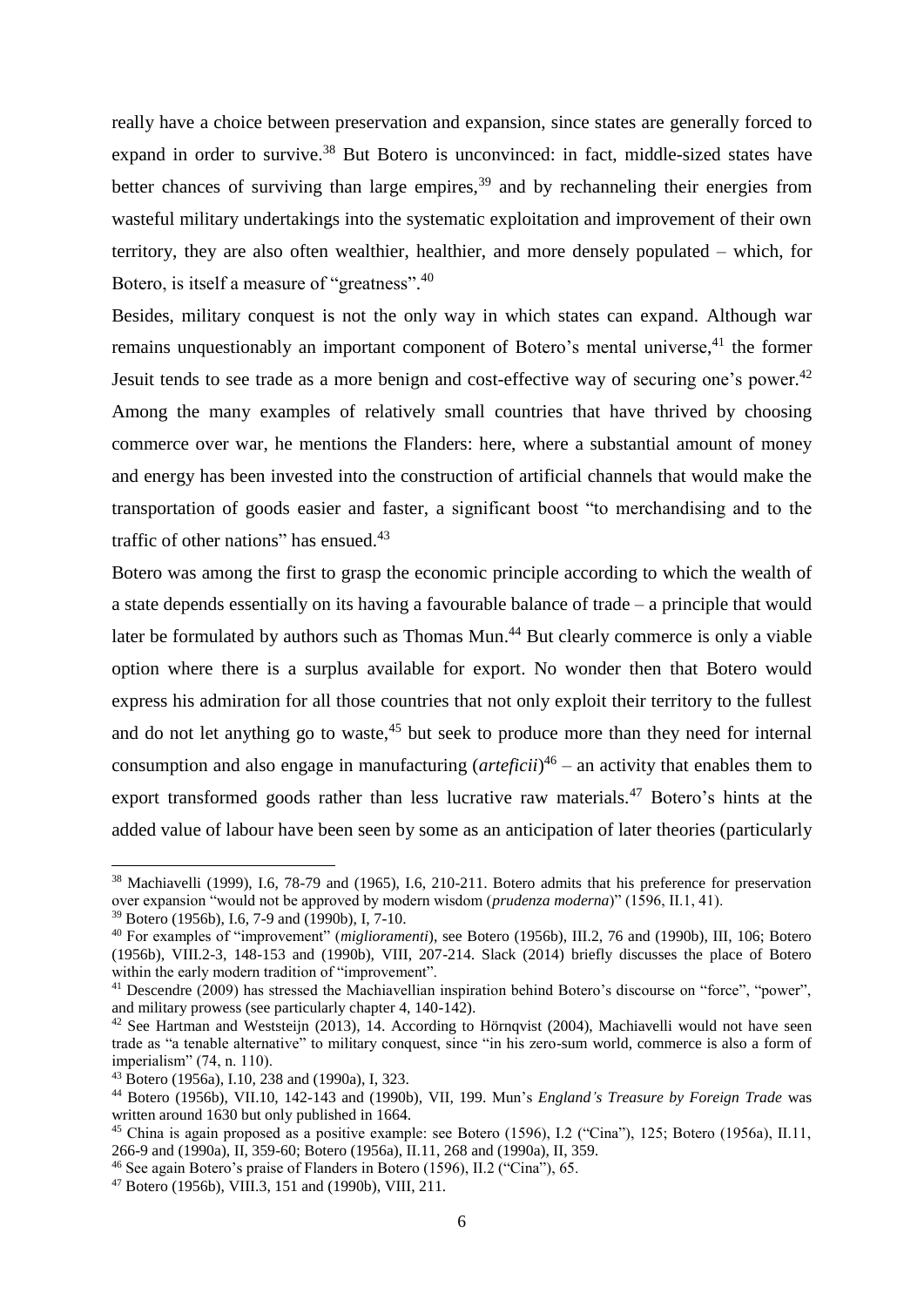by William Petty and Richard Cantillon),<sup>48</sup> while his pioneering insights into the strategic importance of manufacturing are likely to have inspired part two of Antoine de Montchrétien's *Traicté d'oeconomie politique* (1615), one of the key economic works of the seventeenth century.<sup>49</sup>

Botero thus added a crucial component to the multifaceted understanding of *grandezza* that had been framed by the Italian humanists and redefined by Machiavelli. A flourishing economy – based on a range of extractive, productive, and commercial activities ("Agricoltura, Arte e traffichi")<sup>50</sup> – was for him just as important as, if not more important than, a strong army for securing political greatness.<sup>51</sup> Both Machiavelli and Botero advocated population growth; but while the former did so mainly for military reasons, Botero, though certainly not insensitive to the strategic advantages of a large population, also appreciated the fact that a well-inhabited country is usually better tilled, more thoroughly exploited, and ultimately more productive than an under-populated one.<sup>52</sup>

Botero was also acutely aware that demographic expansion was only good to the extent that it remained manageable. Machiavelli had already stressed the importance of keeping a sustainable balance between the size of a state's territory and that of its population: besides restating his point,<sup>53</sup> Botero adds that a large population demands a careful management of urban spaces so as to minimise conflict, and public policies that guarantee high standards of hygiene.<sup>54</sup> Botero's interest in public health is not merely motivated by the obvious consideration that large concentrations of people are ideal cradles of epidemic diseases; the former Jesuit is also concerned with providing each citizen with a good quality of life, which includes a safe and clean environment and an adequate education.<sup>55</sup> Overall, he argues, the greatness of a state is not merely a matter of quantity. Quality counts too, and a wise prince should seek to "increase his forces intensively" as well as "extensively"<sup>56</sup> – striving to improve the "character" of his subjects rather than just focusing on numbers.

Botero was not alone in his effort to rethink Machiavellian *grandezza* in the service of early modern governmental practices. The Flemish Justus Lipsius (1547-1606) – whose *Politica* 

<sup>48</sup> See Descendre (2009), 192-194.

<sup>49</sup> See Reinert (2011), 5.

<sup>50</sup> Botero (1956b), VII.10, 143 and (1990b), VII, 199-200.

<sup>51</sup> See Weber (2003), 328.

 $52$  Botero (1956b), VII.12, 144-147 and (1990b), VII, 201-205. Spain is again presented as a negative example.

<sup>&</sup>lt;sup>53</sup> See Botero (1956a), III.2, 276-277 and (1990a), III, 371-372. Cf. Botero (1956b), VIII.4, 155 and (1990b), VIII, 217.

<sup>54</sup> See Botero (1956a), V.7, 109-110 and (1990a), V, 152 (on public order); Botero (1956b), VIII.4, 155 and (1990b), VIII, 217 (on public health).

<sup>55</sup> Botero (1956b), VIII.4, 154 and (1990b), VIII, 215. Cf. Weber (2003), 330.

<sup>56</sup> Botero (1956b), IX.1, 168 (modified translation) and (1990b), IX, 234.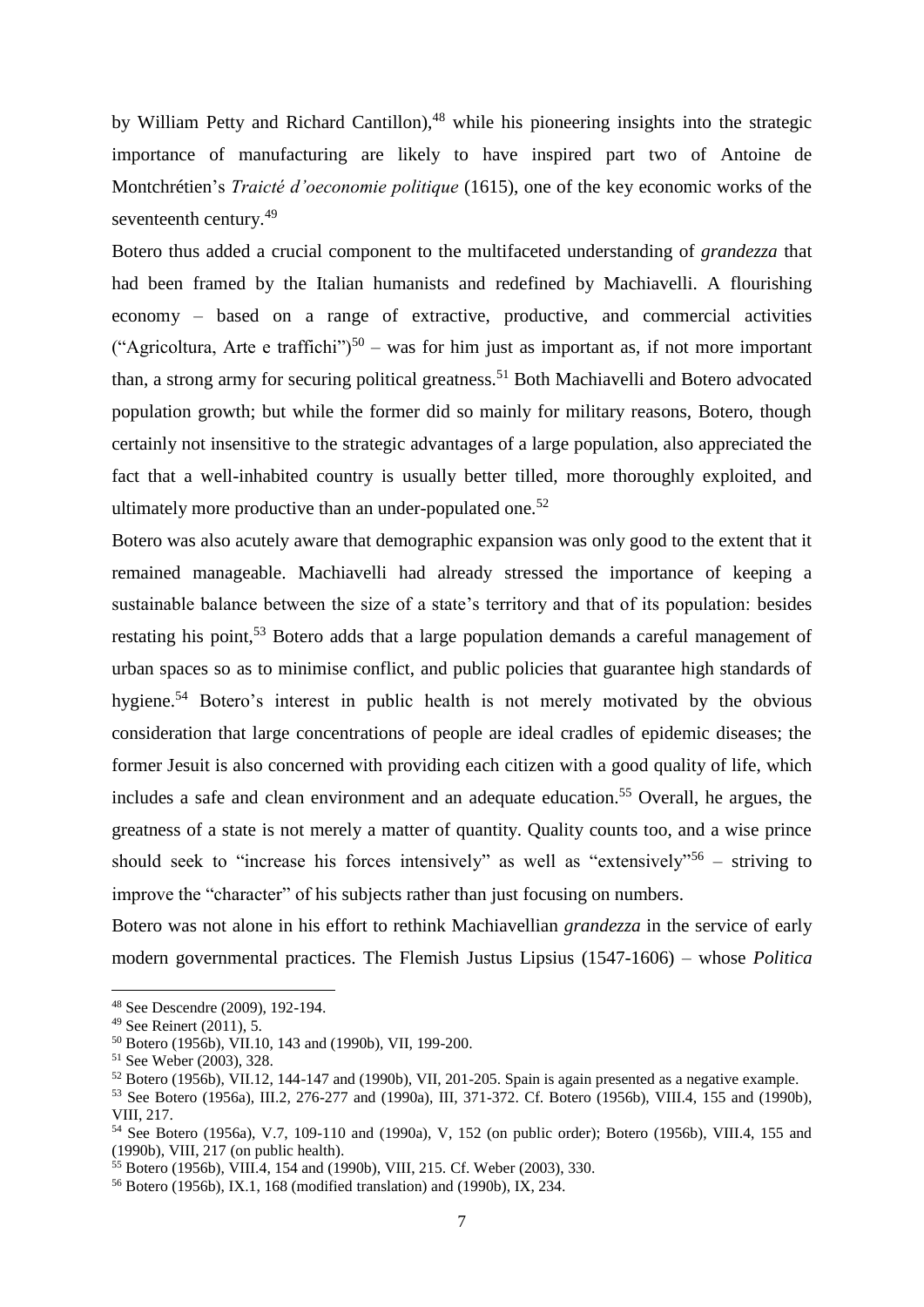came out in Leiden in the same year as Botero's *Reason of State* (1589) and was translated into English five years later – was also moving in the same direction, drawing attention to economy and taxation as fundamental aspects of statecraft and thus marking a significant step in the discussion on political greatness. <sup>57</sup> Behind Botero's and Lipsius's reframing of *grandezza* lurks the influence of Jean Bodin (1529/30-1596), the French jurist and political writer who crucially revisited the concept of sovereignty in his *Six Books of the Commonwealth* (*Six livres de la République*) – first published in French in 1576, largely reworked for the Latin edition of 1586, and translated into English by Richard Knolles in 1606.

Surely, the word *grandeur* (French for "greatness") retains in Bodin the same polysemy that it originally had in the Italian tradition before Botero. Nothing indicates that the Frenchman ever tried to circumscribe its meaning and uses in the same way that Botero would a few years after him. When the term appears in his vernacular works, it is often to indicate very literally the size of something, as when the Frenchman speaks of the "grandeur" of buildings and human bodies.<sup>58</sup> When used alone, *grandeur* usually signifies social standing,<sup>59</sup> dignity (particularly royal dignity),<sup>60</sup> or actual power,<sup>61</sup> although on a few occurrences it stands for liberality and magnificence, in an interesting recovering of the Hellenistic notion of *megalopsychia* – another distant relative of humanist *grandezza* according to Springborg.<sup>62</sup> Finally, the word is also employed to denote sheer territorial extension, as when Bodin refers to the "grandeur" of the Turkish Empire.<sup>63</sup> Bodin's understanding of greatness is in sum quite flexible and, overall, not particularly original. Besides, the Frenchman does not seem to view *grandeur* (as he conceives of it) as a primary objective of good statecraft: stable government, absence of strife, and the happiness and well-being of the citizens (their *vivre heureusement*) are indeed the parameters by which he thinks that a state's success should be measured, with all other considerations coming second.

Yet, even though Bodin does not specifically contribute to the discussion on "greatness" in any significant way, his work contains highly original insights into the conditions of political development that would prove a fundamental source of inspiration for Botero. On the one hand, he acted as a positive mediator of Machiavellian ideas, for instance by echoing the

<sup>57</sup> See Weber (2003), 327-379.

<sup>58</sup> E.g. Bodin (1593), IV.2, 544; V.1, 667, 671, 672, 673, 688.

<sup>59</sup> E.g. Bodin (1593), III.3, 393; VI.6, 1020.

<sup>60</sup> E.g. Bodin (1593), I.9, 162, 204; I.10, 215; III.1, 355, 359; IV.6, 618; V.4, 748 (on Alexander the Great).

<sup>61</sup> E.g. Bodin (1593), I.1, 7; V.6, 794, 799, 800; VI.6, 1051.

<sup>62</sup> Springborg (1992), 197. See Bodin (1593), IV.6, 631; V.4, 748 ("grandeur & liberalité"); VI.2, 906.

<sup>63</sup> Bodin (1593), V.1, 672. Also cf. Bodin (1593), V.5, 780.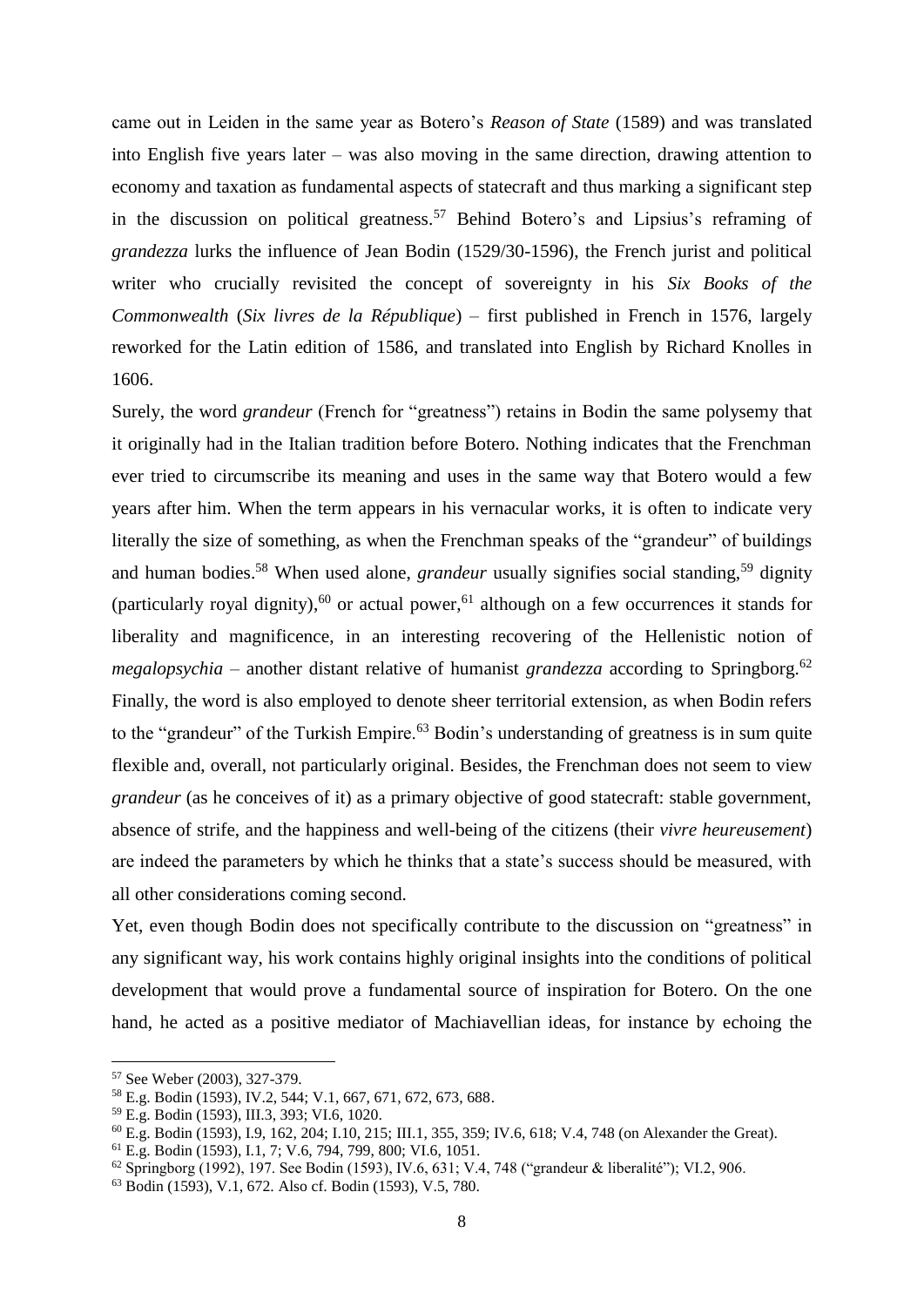Florentine's enthusiasm for demographic growth ("there is no wealth nor strength but in men", he famously argued in his *Six Books*),  $64$  while at the same time voicing similar concerns about the delicate balance between territory and population. <sup>65</sup> On the other hand, he provided the first substantial critique of indiscriminate territorial expansionism, carefully distinguishing between states that *must* expand, states that *can* expand, and states that *should not* or *cannot* expand. The difference lies not only in the constitutional form of each state (monarchies, for instance, are well suited for expansion, whereas aristocracies are not),  $^{66}$  but also in the "natural character of the people" (*naturel du peuple*) who inhabit it: while Northerners and mountain-dwellers are naturally drawn to warfare on account of the harsh, toughening climate, those who have been favoured with a bountiful environment make very poor soldiers.<sup>67</sup> Yet excelling at combat is not all that it takes to build an empire: other qualities are needed to maintain what has been acquired, and for this reason the best suited for long-term expansion are not the valiant Northern peoples, but those of the middle region (the so-called temperate zone), who stand out for their political wisdom. $^{68}$ 

Bodin's point – possibly inspired by Aristotle<sup>69</sup> – is that a universally valid recipe for success does not exist. Each state must be ruled according to specific conditions – its constitutional regime, the character of its inhabitants – and what works for one country could prove catastrophic for another. Yet, while this is true, the functioning of a state is essentially the same in all cases. Indeed, Bodin's treatise was ground-breaking for its systematic attention to structural elements of statecraft such as public welfare, monetary and fiscal policies, trade, and the regulation of human movements across borders. Although Botero's dependence on Bodin's economic ideas might occasionally have been overblown,<sup>70</sup> there is little doubt that the Frenchman's novel emphasis on the interconnections between economy and politics, as well as between politics and geography,<sup>71</sup> was an important source of inspiration for the author of the *Greatness of Cities*. So was it for so many writers of the following generations, who could read the *Six Books of the Commonwealth* in any of the numerous editions and translations which appeared from the late sixteenth century onwards. Just as Botero inevitably read Machiavelli through the lens of Bodin, and vice versa, so many readers of

 $\overline{a}$ 

 $64$  Bodin (1593), V.2, 705-706: "Il n'y a de richesse, ny de force, que d'hommes".

<sup>65</sup> Bodin (1593), I.1, 6.

<sup>66</sup> Bodin (1593), V.5, 763-767.

 $67$  Bodin (1593), V.5, 763 and V.1, 671-674. Cf. Glacken (1976), 435-447.

<sup>68</sup> Bodin (1593), V.5, 671.

<sup>69</sup> Cf. Aristotle, *Politics*, VII.7 (1327b19-35).

<sup>70</sup> See Descendre (2009), 194-5, for a critical assessment.

<sup>71</sup> Botero famously devotes an entire chapter of *Reason of State* (II.5) to a discussion of environmental influences that owes much to Bodin. See Chabod (1967), 340.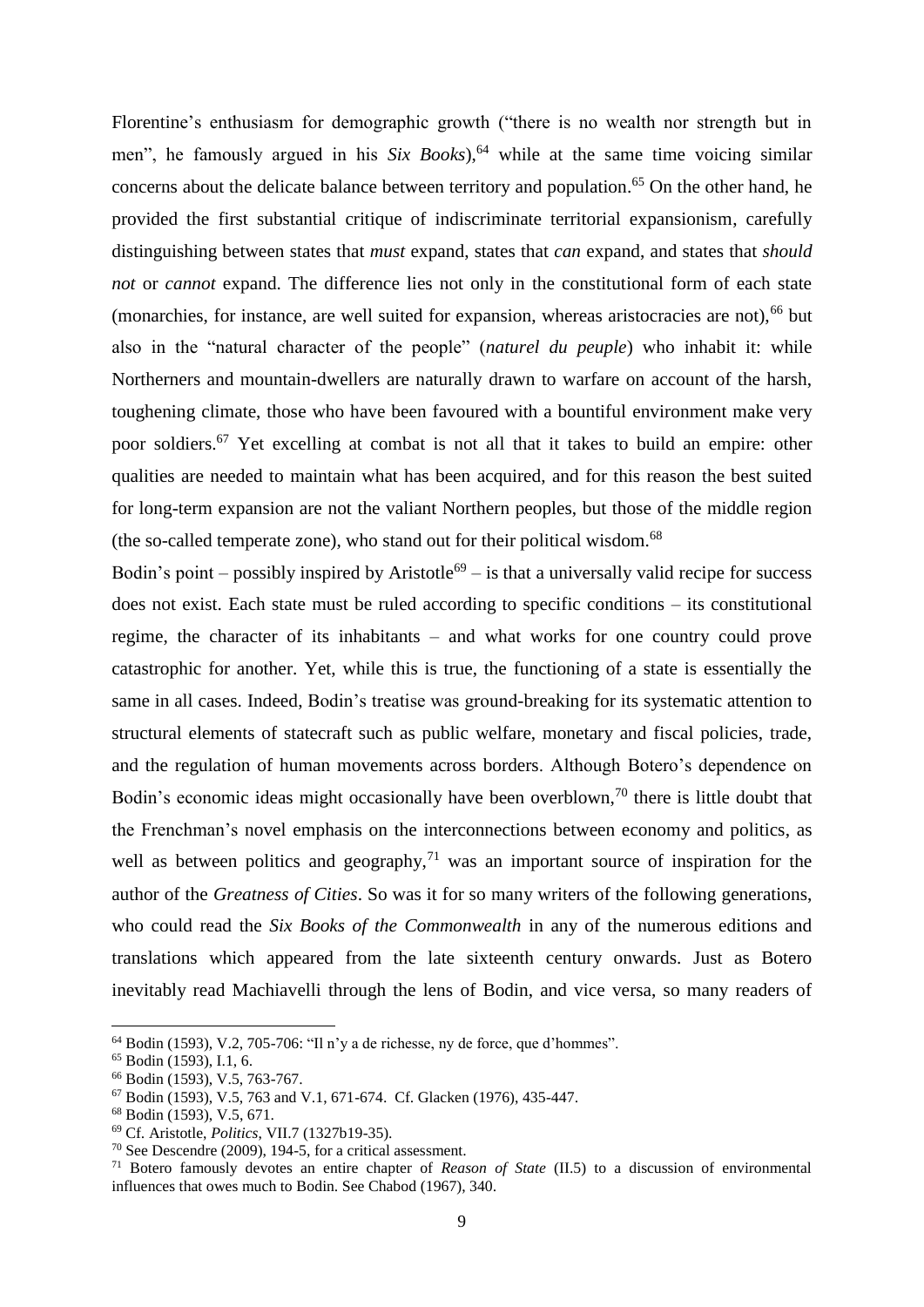Bodin interpreted his works through those of Botero (again, the reverse is also true). The *joint* reception of these three authors in the seventeenth century is an extremely complex and fascinating topic which has not yet received the attention it warrants. In the next section, I shall limit myself to a few remarks on the role played by their works in stimulating the English debate on political greatness.<sup>72</sup>

# **3. Conflicting Ideals: Bacon, Burton, and the Anatomy of England**

The first decades of the seventeenth century saw the rise of England's maritime power, the intensification of its colonial attempts in Ireland and America, as well as the *de facto* "regnal union" of England and Scotland under James I (1603-1625). It was a time of exciting change and growth, $73$  but also one of shifting self-representations, conflicting agendas, and lively debates about the direction that the country should take. With Spain and the Netherlands as powerful competitors, England's strive for international predominance could only be successful by candidly assessing the country's strengths and weaknesses, and then by acting to maximise the former and minimise the latter. Such a task became even more pressing in the final years of James I's reign, when the country was threatened by economic instability, scarcity of money and commercial decline, partly in connection with the outbreak of the Thirty Years' War.<sup>74</sup> It was precisely in those years that two of the most renowned intellectuals of the time, the multitalented Francis Bacon (1561-1626) and the Oxonian scholar Robert Burton (1577-1640), advanced fundamental and largely opposing views on "the true Greatness of Kingdomes and Estates, and the Meanes thereof"<sup>75</sup> – both by engaging with the works of Machiavelli, Bodin and Botero.

Bacon's essay *Of the true Greatness of Kingdomes and Estates*, composed around 1622 but only published three years later, was in fact the culmination of almost two decades of meditation on this theme.<sup>76</sup> A shorter version of the same piece had appeared in the  $1612$ edition of *Essays*; even earlier, in 1608, Bacon had taken a firm stance on the issue in an unfinished letter to king James I, where he claimed that "true greatness" should not be identified with "largeness of territory", "treasure or riches", "fruitfulness of the soil or

<sup>72</sup> On reception of Machiavelli in England see Raab (1965); Pocock (2003); Arienzo and Petrina (2013). On reception of Bodin see Burgess (2013); Miglietti (2013). On reception of Botero see Fitzmaurice (2007).

<sup>73</sup> Bowden (1990), 60-61.

<sup>74</sup> See Gould (1955).

<sup>75</sup> Bacon (1985), XXIX, 90.

<sup>76</sup> The composition of the essay can be placed around this date on the basis of internal evidence, namely Bacon's reference to a "Pragmaticall Sanction, now published" which was issued by Philip IV of Spain in 1622: cf. Bacon (1985), XXIX, 95, and Spedding in Bacon (1900a), 127.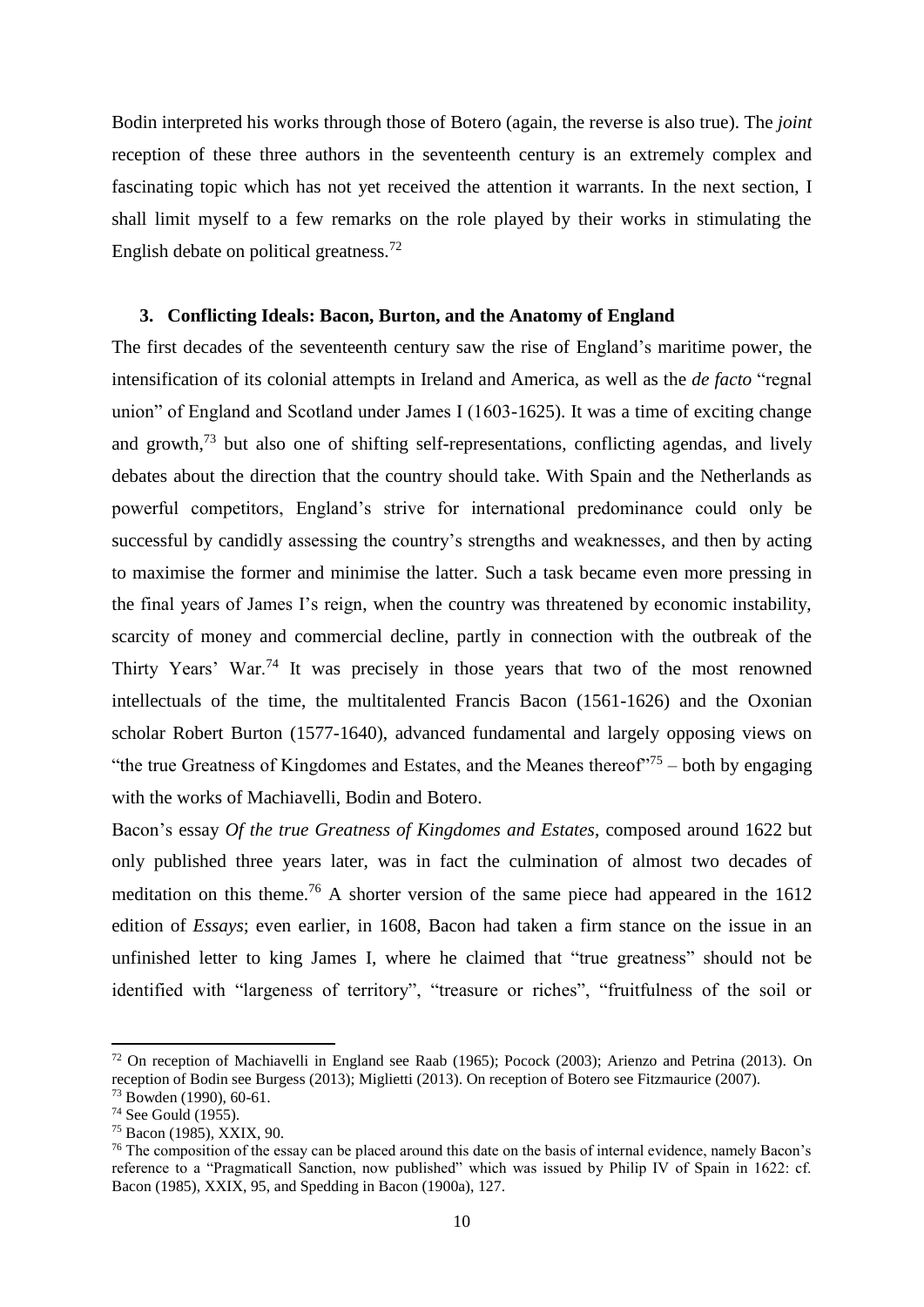affluence of commodities", nor finally with "the strength and fortifications of towns or holds"; instead, "true greatness consisteth essentially in population and breed of men", and specifically in their "valour and military disposition".<sup>77</sup> Asserting the "predominancy of valour above treasure", Bacon quoted Machiavelli's famous line that men, not money, are the true "sinews of war"<sup>78</sup> – a statement that he had already recalled in an earlier speech to the House of Commons to explain why the "communication of naturalisation" to "the whole Scotch nation" would lead to England's "greatness and power": by incorporating a nation known for its brave and warlike character, he argued, "this kingdom of England" would quickly become "one of the greatest monarchies, in forces truly esteemed, that hath been in the world".<sup>79</sup>

England, besides, was already blessed with a number of natural advantages: the "fit situation of the region",<sup>80</sup> with "no intermixture or interposition of any foreign land, but only of the sea", of which the English nation was "absolutely master";<sup>81</sup> a geographically compact, yet extremely varied territory, each of whose provinces performed different but equally "profitable" functions;  $82$  and, most importantly, the "prowess and valour" of the English people, not yet made "slothful and effeminate" nor "insolent and arrogant" by "excess of riches".<sup>83</sup> Despite this final point, Bacon was not blind to the strategic advantages of wealth. He appreciated that affluent nations are able "to aid and defray great charges for wars" more promptly and for a longer time than poor ones;<sup>84</sup> he also thought that they are less exposed to a dangerous type of domestic seditions – the "Rebellions of the Belly", as he tellingly called them – which have their first cause in "Want and Necessity".<sup>85</sup> In his revised version of the essay *Of Seditions and Troubles*, published in 1625, <sup>86</sup> Bacon suggested a series of measures intended to prevent popular revolts by promoting economic growth, full employment, and a

 $77$  Bacon (1900c), 233. The letter was published posthumously in 1634.

<sup>78</sup> Bacon (1900c), 243-244, explicitly referencing Machiavelli (1999), II.10, 317; Machiavelli (1965), II.10, 350. Cf. Bacon (1985), XXIX, 91: "The Principal Point of Greatnesse in any State is to have a Race of Military Men. Neither is Money the Sinewes of Warre, (as it is trivially said) where the Sinewes of Mens Armes, in Base and Effeminate People, are failing".

<sup>79</sup> Speech to the House of Commons of 17th February 1606/1607, quot. by Spedding in Bacon (1900c), 221-222. In "The true greatness of Britain" Bacon similarly argues that the granting of the rights of citizenship to the Latins and the Gauls was what allowed Rome to "grow great": Bacon (1900c), 238. Also cf. Bacon (1900b), 378 ("States liberall of naturalization, are capable of greatnesse"); Bacon (1985), XXIX, 93-94.

<sup>80</sup> Bacon (1900c), 252.

<sup>81</sup> Bacon (1900c), 242.

<sup>82</sup> Bacon (1900c), 240-241.

<sup>83</sup> Bacon (1900c), 248.

<sup>84</sup> Bacon (1900c), 250.

<sup>85</sup> Bacon (1985), XV, 45.

<sup>&</sup>lt;sup>86</sup> An earlier version of this essay was published in the second edition of 1612, but most of the passages quoted here were introduced in the revised version of 1625.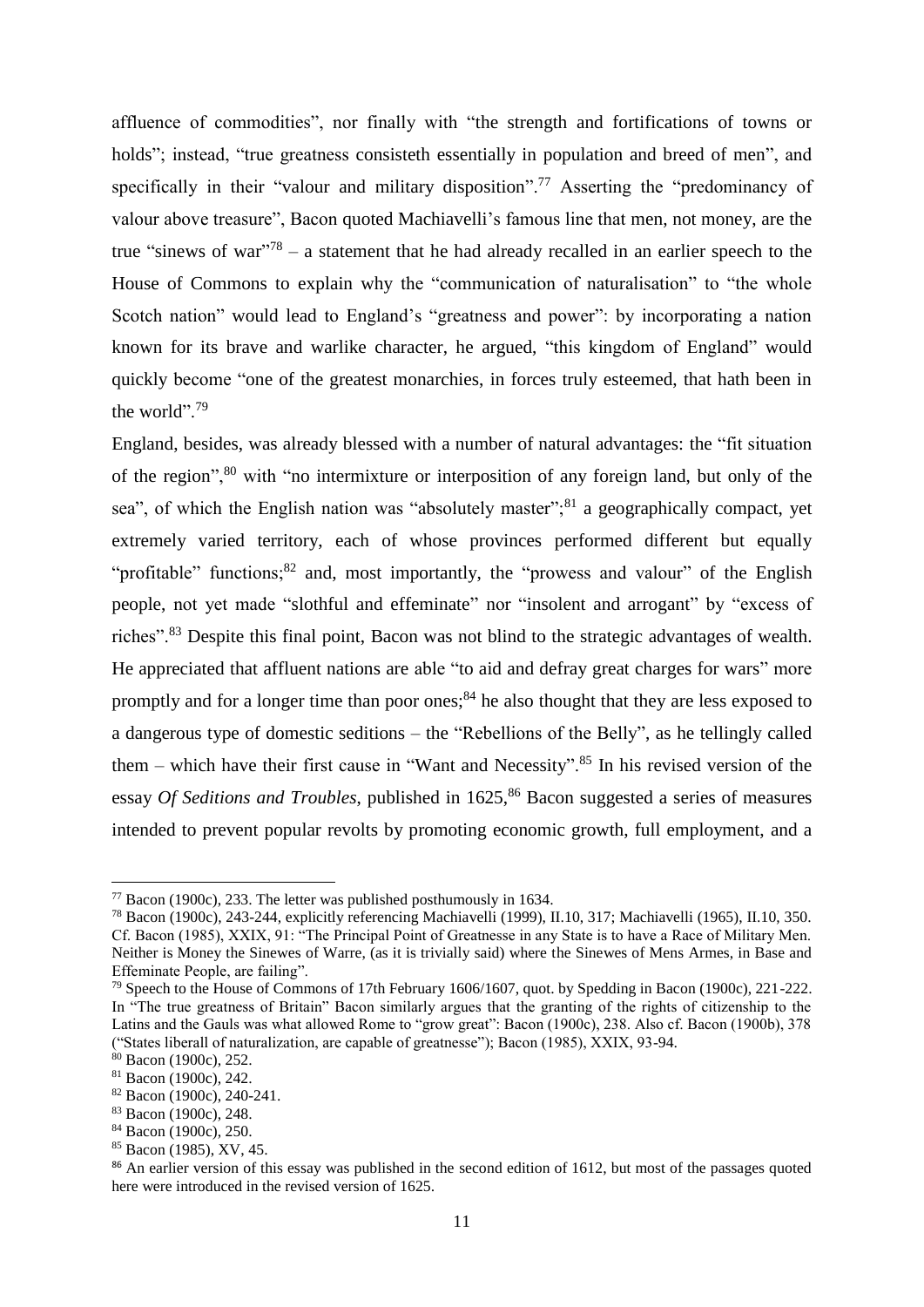positive balance of trade.<sup>87</sup> As he was keen to stress, however, wealth was only beneficial if it made the whole country rich, and not just a small portion of it; if it was used for the profit of all, rather than selfishly squandered by a minority. Wealth should be "dispersed" among the active classes – "merchants, burghers, tradesmen, freeholders, farmers",  $88$  who "live lower, and gather more"<sup>89</sup>—rather than "ingrossed" in the wasteful "hands of the nobility and gentlemen",<sup>90</sup> who "spend more, and earne less".<sup>91</sup> Then, and only then, would wealth "add true greatness and strength to a state".<sup>92</sup>

Bacon was convinced that the displacement of social and economic power from the unproductive classes to the labourers would also exert positive effects on the "Breed and disposition of the people":<sup>93</sup> "Let States that aime at Greatnesse, take heed how their Nobility and Gentlemen doe multiply too fast," he wrote in 1625, rephrasing a concept already expressed in 1612, "for that maketh the Common Subject grow to be a Peasant, and Base Swaine, driven out of Heart".<sup>94</sup> Speaking out against the advocates of indiscriminate population growth, Bacon argued that it was pointless, not to say dangerous, for a state to have "Great Population and Little Strength":<sup>95</sup> an overpopulated country full of hungry and degraded subjects makes a poor candidate for "Empire and Greatnesse"<sup>96</sup> and an ideal cradle for civic discord. Such a proportion must therefore be kept between "the Population of a Kingdome" and "the stock of the Kingdome which should maintain them", "as may breed a Subject to live in Convenient Plenty, and no Servile Condition".<sup>97</sup>

Bacon's emphasis on human qualities rather than numbers,  $98$  as well as his continuous insistence on the "essential difference between the scale of miles and the scale of forces", <sup>99</sup> have induced some scholars to speculate that the English philosopher might have developed his ideas on greatness in opposition to Botero.<sup>100</sup> As shown above, however, Botero too allowed that sheer quantity (of territory, riches, population) was only a feeble indicator of a state's "greatness". Like Bacon, he agreed with Machiavelli that valour, not money, was the

<sup>87</sup> Bacon (1985), XV, 47-48.

<sup>88</sup> Bacon (1900c), 250-251.

<sup>89</sup> Bacon (1985), XV, 47.

<sup>90</sup> Bacon (1900c), 250-251.

<sup>91</sup> Bacon (1985), XV, 47.

 $92$  Bacon (1900c), 246.

<sup>93</sup> Bacon (1985), XXIX, 91.

<sup>94</sup> Bacon (1985), XXIX, 92; cf. Bacon (1900b), 377.

<sup>95</sup> Bacon (1985), XXIX, 93.

<sup>96</sup> Bacon (1985), XXIX, 95.

<sup>97</sup> Bacon (1985), XXIX, 93 and XV, 47.

<sup>98</sup> Cf. Bacon (1985), XXIX, 90-91.

<sup>99</sup> Bacon (1900c), 236.

<sup>100</sup> Weber (2003), 338, and Slack (2014), 46, notably argue that Botero was the main intended target of Bacon's critique of "largeness of territory".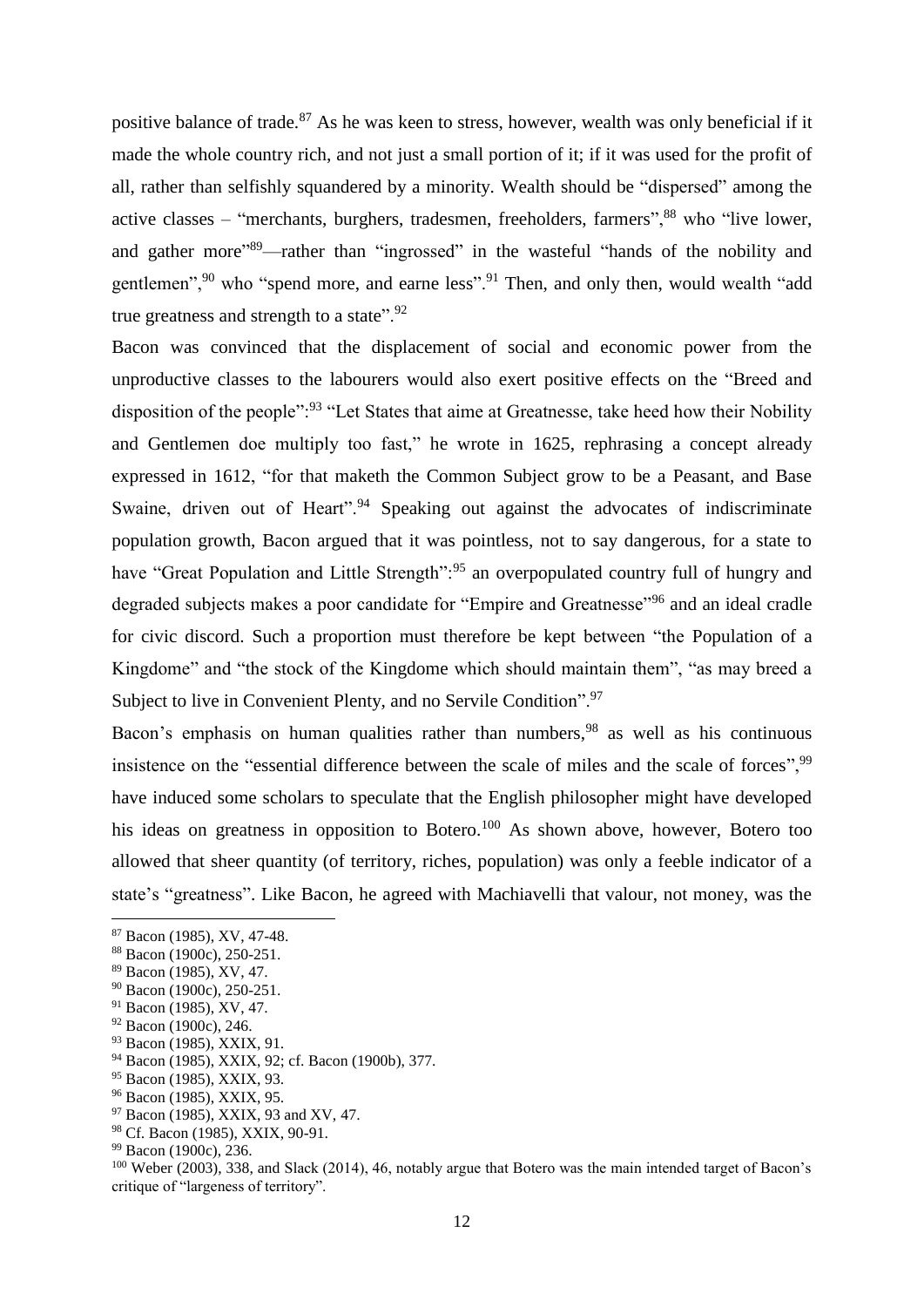true "sinews of war" (*nervo della guerra*), and quoted Bodin's famous motto that "there is no wealth nor strength but in men".<sup>101</sup> Far from being an uncritical advocate of territorial expansion, he was alert to what Bacon called the "weakness of states possessed of large territories",<sup>102</sup> and recommended a more intensive exploitation of existing resources and the improvement of living conditions for all as key components of genuine political development. As readers of Machiavelli and Bodin,<sup>103</sup> Bacon and Botero also shared a common vision of the Romans as a clever empire-building nation who adopted policies such as the "communication of naturalisation" and the foundation of settler colonies to increase their population and thus their "forces".<sup>104</sup>

At the same time, Bacon was less rigidly opposed to territorial expansion than is often thought. It suffices to look at his Latin self-translation of *The true Greatness of Kingdomes and Estates*, which appeared in the eight book of *De augmentis scientiarum* (1623), to realise that Bacon's "greatness" (indifferently translated with *magnitudo* and *amplitudo*) had a lot to do with "pushing the state's borders farther", as is literally stated in the Latin title of the essay ("De proferendis finibus imperii"): indeed, "augmenting the state and extending its borders" was described here as a task of equal importance as "preserving the state" and "making it happy and prosperous".<sup>105</sup> Such emphasis on territorial expansion was not necessarily in contradiction with the mistrust for large empires so vocally expressed in Bacon's 1608 letter to James I. While claiming that "largeness of territory is so far from being a thing inseparable from greatness of power, as it is many times contrariant and incompatible with the same", Bacon had also specified a series of conditions under which "greatness of territory" does in fact "add strength".<sup>106</sup> First and foremost among such conditions was that "the territories be compacted, and not dispersed": $107$  while the "defence" of "provinces dispersed [...] doth commonly consume and decay and sometimes ruin the rest of the estate",<sup>108</sup> it is much easier to keep a hold on colonies and dominions that are within close and easy reach from the mother-country.<sup>109</sup> Here again Bacon was following Botero, who had similarly drawn attention to distance as a discriminating factor in choosing the seat for a colony, and preferred

 $\overline{a}$ 

<sup>101</sup> Botero (1956b), VII.10, 141 and (1990b), VII, 197.

<sup>102</sup> Bacon (1900c), 234.

<sup>&</sup>lt;sup>103</sup> A full study of Bacon's relationship with Bodin has not yet been done; but cf. Yates (1999), 145.

<sup>104</sup> See Bacon (1985), XXIX, 94.

<sup>105</sup> Bacon (1900a), 120 (my translation).

<sup>106</sup> Bacon (1900c), 236-237.

<sup>107</sup> Bacon (1900c), 237.

<sup>108</sup> Bacon (1900c), 238.

<sup>109</sup> Bacon (1900c), 237-238.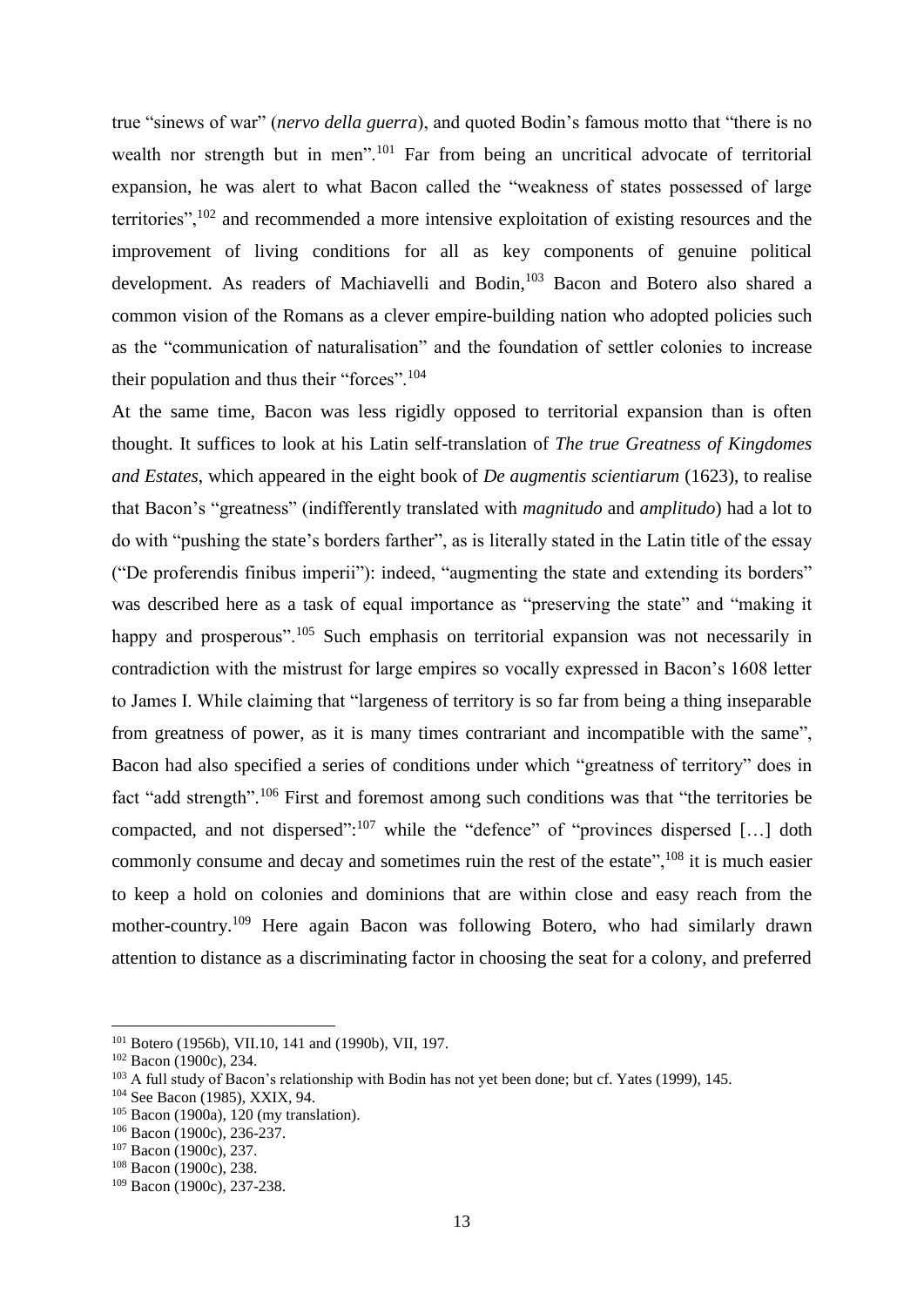the Roman way of "sending colonies near the mother-country" over the frail transatlantic empire of the Spanish and the Portuguese. $110$ 

Where Botero and Bacon crucially disagreed was in assessing England's "forces" and its chances of future greatness. In this regard, Bacon's 1608 letter to James I may be read as a sort of counterpoint to Botero's preamble to the second book of *Universal Relations*, which only a few years before (1601) had been translated into English.<sup>111</sup> In this section, dedicated to the question of how to "extend one's empire" (*estendere il dominio*), Botero carefully discussed all the factors that would later reappear in Bacon's letter on greatness: abundance of people, military valour, money and wealth, nature of the site and so forth. Among the countries favoured with an advantageous location Botero mentioned England, whose vast plains surrounded on all sides by the sea were open to all sorts of commercial exchanges yet easy to protect from the enemy. "How come then," he asked, "that islands endowed with such a site have never had a great empire (*dominio grande*)?" His answer was that just as "land forces are superior to maritime forces", so maritime empires, however powerful, are always weaker than land empires: "no empire can be great unless it extends itself inland".<sup>112</sup> Bacon's reaction was prompt: "To be Master of the Sea, is an Abridgement of a Monarchy," he wrote in  $1622$ ,  $113$  adding that "hee that Commands the Sea, is at great liberty, and may take as much, and as little of the Warre, as he will. Whereas those, that be strongest by land, are many times nevertheless in great Straights".<sup>114</sup> Consequently, Bacon's picture of England's future greatness, framed in opposition to Botero's preamble, envisaged a relatively small land empire (limited to the British Isles) with a firm hold on key commercial bases in Europe and maritime trade routes across the globe.<sup>115</sup>

<sup>110</sup> Botero (1956b), VIII.5, 157 and (1990b), VIII, 219. Yet Botero was better disposed in principle towards "dispersed states" (*stati disuniti*), especially if all of their provinces could easily be defended by sea: cf. Botero (1956b), I.7, 11 and (1990b), I, 13, referring again (this time approvingly) to Spain and Portugal.

<sup>111</sup> This was the second, expanded edition of Robert Johnson's translation (printed in London by John Jaggard as *The worlde, or an historicall description of the most famous kingdomes and common-weales*). An earlier edition, also published by Jaggard in 1601 but entitled *The Travellers Breviat*, did not contain the preamble to book 2. See Shackleton (1948), 405-406.

 $112$  Botero (1596), II, "Proemio" (unpaged).

<sup>113</sup> Bacon (1985), XXIX, 97. Cf. Bacon (1900a), 132: "Maris Dominium monarchiae quaedam epitome est". Cf. Bacon (1900c), 233: "true greatness[...] consisteth in the commandment of the sea".

<sup>114</sup> Bacon (1985), XXIX, 98. In fact, Botero too conceded that maritime forces, while they might not add "strength" (*nervo*), do usefully contribute "greater mobility" (*agilità*), making it possible to "attack the enemy unexpectedly in many places and to keep him continually undecided": Botero (1956b), X.7, 217-218 and (1990b), X, 301.

<sup>&</sup>lt;sup>115</sup> In his speech at the House of Commons of 17th February 1606/1607, Bacon dreamed of having "Scotland united, Ireland reduced, the sea provinces of the Low Countries contracted, and shipping maintained": quot. by Spedding in Bacon (1900c), 222.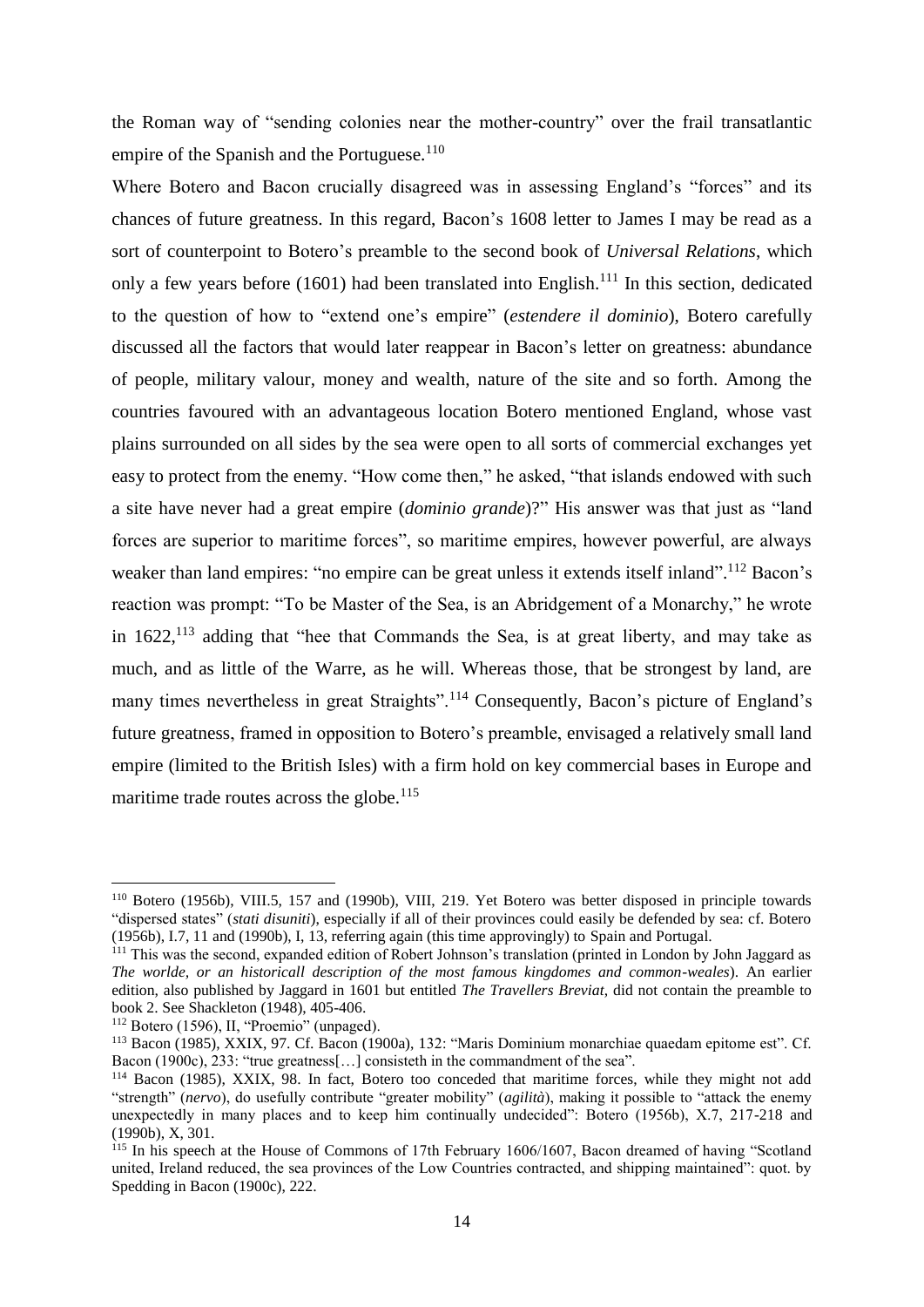Other readers of Botero, however, came to different conclusions. As noted by Fitzmaurice, Botero's theory of greatness "attracted many adherents who were at the forefront of colonization".<sup>116</sup> For men such as Robert Johnson and Walter Raleigh, both personally involved in England's colonial efforts in North America,<sup>117</sup> Botero's ideas on empire were an important source of guidance. Raleigh, whose *Observations concerning the Causes of the Magnificency and Opulence of cities* (probably composed in the early seventeenth century, but published posthumously in 1651) are actually an abridged translation of Botero's Greatness of Cities,<sup>118</sup> was "one of the first to see in Botero's writing a means of emulating and therefore rivaling Spanish *grandezza*<sup>"119</sup> – quite ironically, in fact, given "Botero's pro-Spanish sentiments".<sup>120</sup> Competition with Spain was also Johnson's primary motivation for producing no less than six English translations of Botero's *Universal Relations*, whose textual layers – closely examined in a recent study by Paul and Meshkat – reveal Johnson's "attempts to intervene in British international policy-making by putting forward a specific vision of global order as maintained by a British empire balancing that of the Spanish".<sup>121</sup> Behind such efforts was a reading of Botero that took seriously the latter's calls for inland expansion, the establishment of colonial settlements, and – in Raleigh's case – urban growth as vital measures towards a strong empire.

Despite their disagreements, Bacon, Johnson and Raleigh all shared a relatively optimistic view of England as a world power with legitimate aspirations to greatness; the Oxonian scholar Robert Burton, on the other hand, saw things from a radically different perspective. The first edition of his monumental masterpiece, *The Anatomy of Melancholy*, came out in 1621, only a few months into the economic crisis that shattered the final years of James I; Burton, who already had a clear sense of its gravity,  $122$  devoted large part of his general preface to analysing its causes in detail, in close intertextual dialogue with Botero's

<sup>116</sup> Fitzmaurice (2007), 798.

<sup>&</sup>lt;sup>117</sup> Johnson (dates unknown) was deeply involved with the Virginia Company and in 1609 published a promotional text entitled *Nova Britannia, Offering Most Excellent Fruites by Planting in Virginia* (see Fitzmaurice, 2007; Paul and Meschkat, 2013). Raleigh (ca. 1554-1618) took personally part in the exploration and colonisation of Virginia, where he founded the unsuccessful colony of Roanoke Island.

<sup>118</sup> See Symcox in Botero (2012), xiv.

<sup>119</sup> Fitzmaurice (2007), 798.

<sup>120</sup> Paul and Meshkat (2013), 127.

<sup>121</sup> Paul and Meshkat (2013), 110. Johnson's translations came out in 1601 (two editions), 1603, 1608, 1611, and 1616. A new translation expanding on the 1616 edition came out in 1630, but it was no longer the work of Johnson.

<sup>122</sup> See De Oliveira (2003).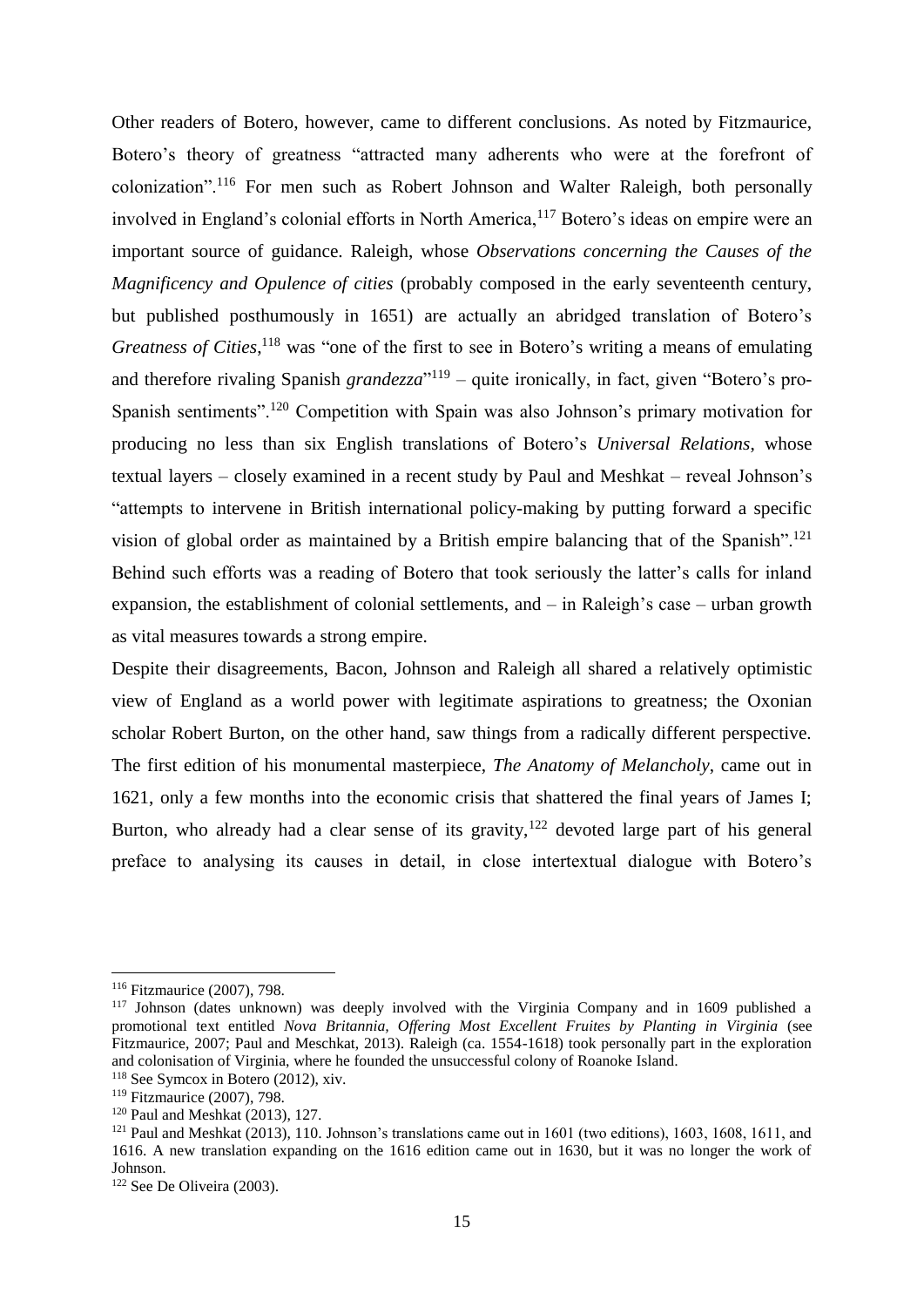writings,<sup>123</sup> as well as with those of Machiavelli, Bodin and others. "Our land is fertile wee may not deny, full of good thinges, and why doth it not then abound with Citties, as well as Italy, France, Germany, the Low countries?" he wondered in his preface.<sup>124</sup> The search for an answer led him to paint a dreadful image of England as a country overwhelmed by melancholy,  $125$  "a Paradise turned to a wilderness":  $126$ 

so many thousand acres of our fens lye drowned, our Cities thin, and those vile, poore, and ugly to behold [...] our trades decayed, our still running rivers stopped, and that beneficiall use of transportation, wholly neglected, so many Havens void of ships and Townes, so many Parkes and Forrests for pleasure, barren Heaths, so many villages depopulated.<sup>127</sup>

While the Low-Countries are described as an "epitome of China by reason of their industry and commerce",<sup>128</sup> England stands as a painful example of self-inflicted decadence. For Burton, the chief causes of the country's decline were indeed bad government<sup>129</sup> and the natural laziness of the English people: "Idlenesse is the MALUS GENIUS of our Nation. For as *Boterus* justly agrees, fertility of a Country is not enough, except Art and Industry be joined unto it".<sup>130</sup> Industry is what makes "a barren soyle to be fertile and good": it is "a load-stone to draw all good things",<sup>131</sup> the one infallible means "to the ornament and enriching of a kingdom".<sup>132</sup> Without industry, the richest country decays; where industry thrives, on the other hand, "you shall see the people civill [...] peaceable and quiet, rich, fortunate, and flourish, to live in peace, in unity and concord, a Country well tilled, many faire built and populous Citties".<sup>133</sup>

While they both drew on Botero's writings to develop their theories, Burton's view of England was in many respects at odds with that of Bacon. Idleness, which the former saw as the root of all ills, was for Bacon a distinctive trait of "all Warlike People", thus a quality to

<sup>123</sup> See Gowland (2006), 234. Burton quotes from Draud's Latin translation of *Reason of State* and *The Greatness of Cities*, published in 1602 (Ursellis: Apud Cornelium Sutorium, impensis Lazari Zetzneri) as *Tractatus duo: De Illustrium statu & politia libris X; De origine urbium... libris III*).

<sup>&</sup>lt;sup>124</sup> Burton (1989), 76. Since this edition is based on the 1635 print, I have collated its text with that of the first edition of 1621 to ascertain the absence of variants in the passages quoted here.

<sup>125</sup> Burton (1989), 66-67. Cf. De Oliveira (2003).

<sup>126</sup> Burton (1989), 74.

<sup>127</sup> Burton (1989), 75.

<sup>128</sup> Burton (1989), 77.

<sup>129</sup> Burton (1989), 74 and 76.

<sup>130</sup> Burton (1989), 76. The reference is to Botero (1956a), I.9, 235 and (1990a), I, 320.

<sup>131</sup> Burton (1989), 77.

<sup>132</sup> Burton (1989), 78,

<sup>133</sup> Burton (1989), 66.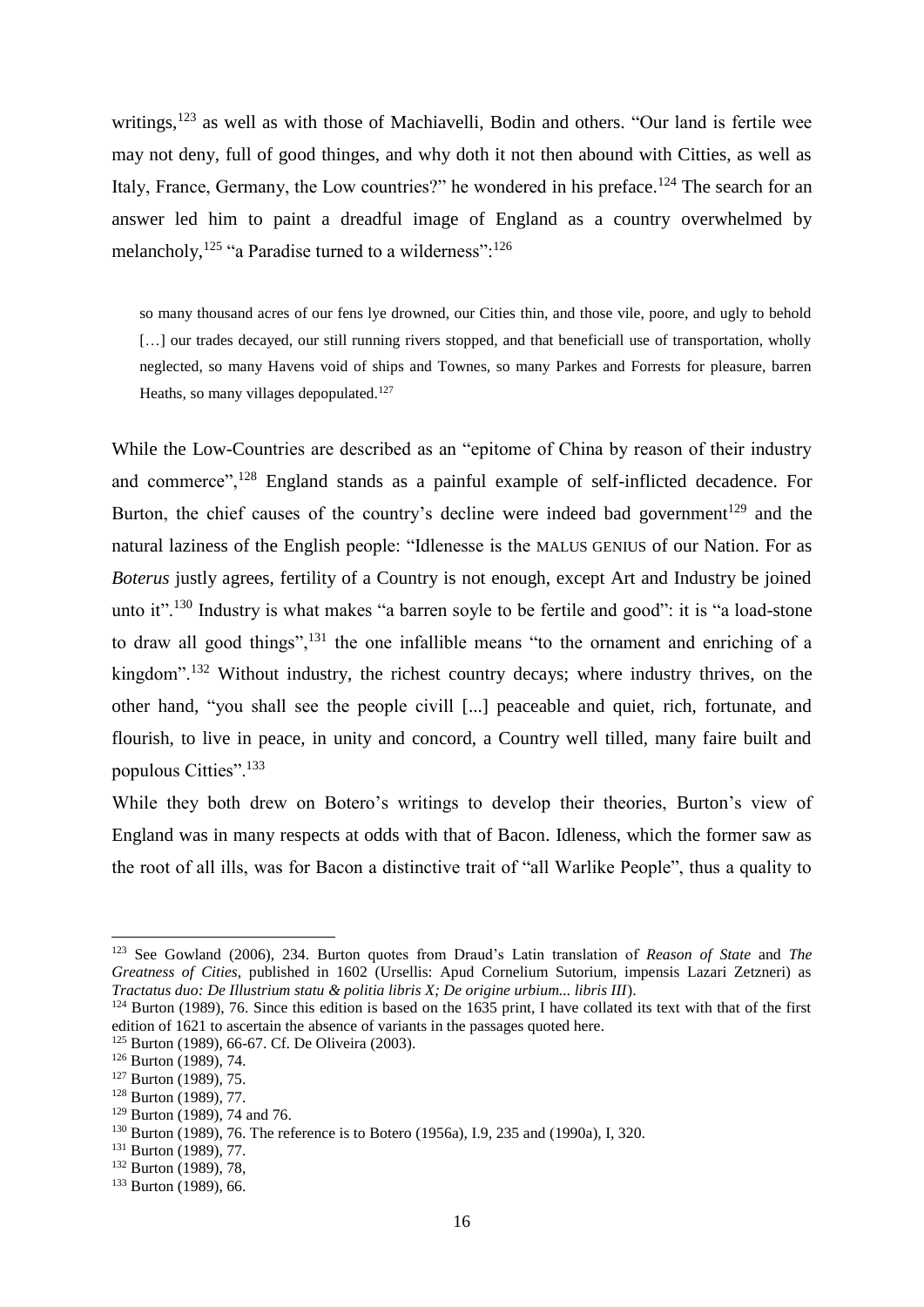encourage, rather than curb, "if they shall be preserved in vigour".<sup>134</sup> Clearly Burton did not share Bacon's dreams of "Martiall Greatnesse"; his plan for the regeneration of England focused on intensive development of the country's lands rather than on struggles for territorial expansion. "The lesser the Territory is, commonly the richer it is", he wrote in fact, offering a number of examples from Botero's writings. <sup>135</sup> Not by chance, that "UTOPIA of mine own, a new ATLANTIS",<sup>136</sup> which he sketched in the final pages of the preface, was an exemplary experiment in land management that would inspire generations of British thinkers and "improvers" after him.<sup>137</sup>

# **Conclusions**

All concepts have a history, and the hundred years that separate Machiavelli's *Discourses* from the final edition of Bacon's *Essays* were arguably a golden age in the century-long history of "greatness". For Fitzmaurice, *grandezza* is *the* essential concept in the history of early modern state- and empire-building, as its pursuit "facilitated the transformation of Europe's numerous feudal political units, cities, and principalities into the beginnings of the modern state system"; for Pocock, the long shadow cast by Machiavelli's *grandezza* marked the entire politico-intellectual life of the seventeenth century.<sup>138</sup> What has not been sufficiently emphasised thus far, however, is that in the course of these hundred years Machiavelli's *grandezza* changed shape and took on new meanings as it was translated into different languages, applied to new contexts and adapted to the political agendas that it helped create.

This chapter has sought to show how the debate over the meaning of "greatness" and the proper ways to achieve it brought together thinkers from the four corners of Europe to engage in a lively intertextual conversation which was not without consequences at the level of actual policy-making. Machiavelli, Bodin and Botero quickly came to represent a canon of authors to whom any discussion of "greatness" should necessarily refer. In England, where the reception of their works was particularly intense, opposing understandings of what "true greatness" is stimulated writers such as Bacon, Johnson, Raleigh and Burton to develop different schemes for the advancement (or the regeneration) of the country.

<sup>134</sup> Bacon (1985), XXIX, 95.

<sup>&</sup>lt;sup>135</sup> Burton (1989), 78. The reference is in particular to Botero (1956b), VIII.3, 150-153 and (1990b), VIII, 210-214.

<sup>136</sup> Burton (1989), 85.

<sup>137</sup> Cf. Burton (1989), 88-89; on improvement see Slack (2014).

<sup>138</sup> Pocock (2003), part 3.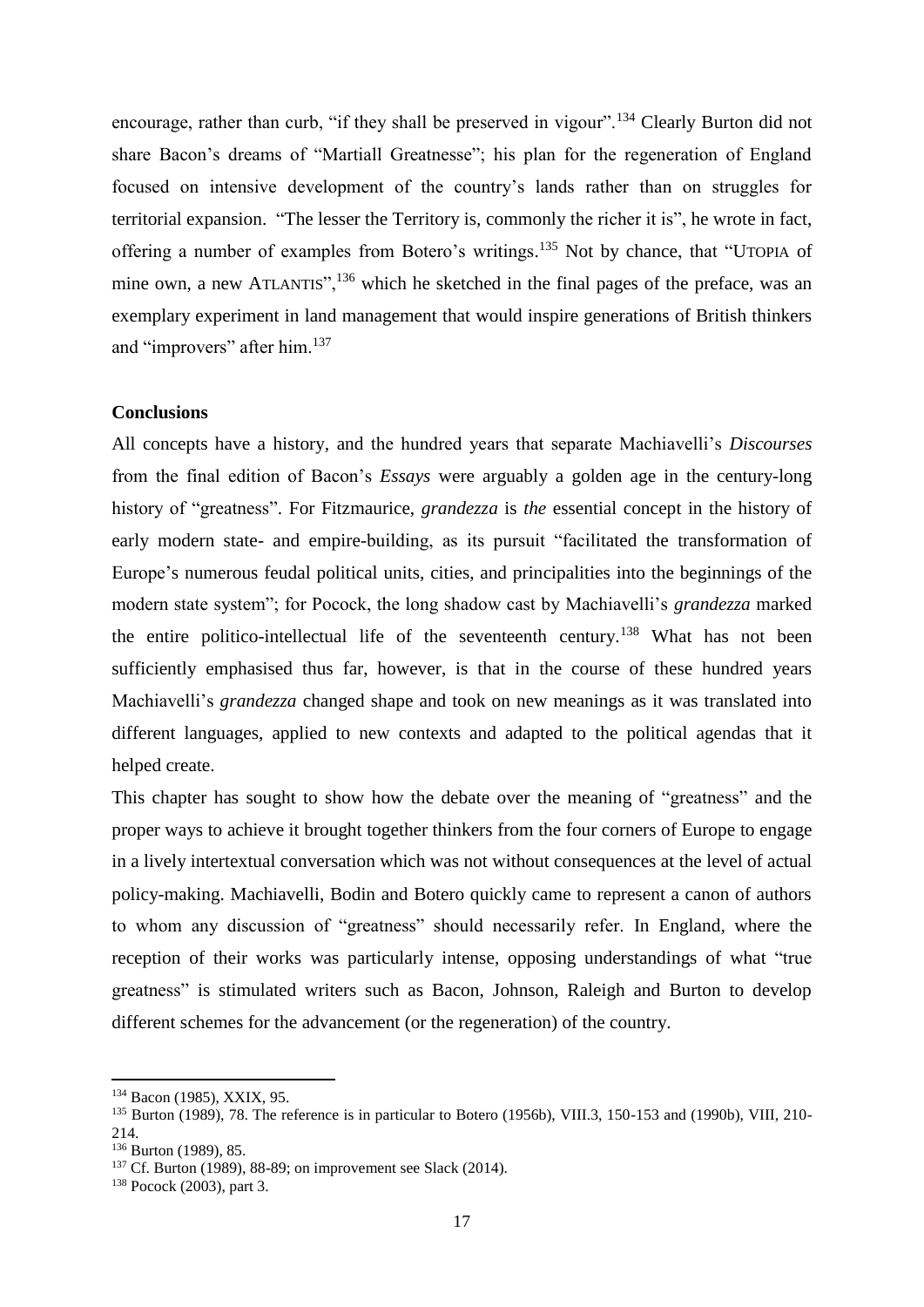But the history of "greatness" does not end here: the concept was still to have a fascinating afterlife, for instance in France – Rousseau's chapter on "The People" in the second book of *Social Contract* is in part a meditation on what a state's "true greatness" (*véritable grandeur*) is, and how it can be measured and achieved<sup>139</sup> – and Scotland, if Istvan Hont is right in suggesting that "the positive core of Machiavellian ideas of *grandezza*, namely that flourishing political communities had to be able to grow" inspired Adam Smith's thesis that "the most flourishing political communities were not the richest, but the ones that grew the fastest".<sup>140</sup> While a complete genealogy of "greatness" will have to wait for future studies, following its trajectories from the first decades of the Cinquecento to the early seventeenth century has enabled us to shed some light on an exemplary case of unceasing dialogue between the Renaissance and the early modern period.

## **Bibliography**

#### **Primary sources**

Bacon, Francis. 1900a. De proferendis finibus imperii (De augmentis scientiarum, VIII.3). In *The Works of Francis Bacon*, ed. James Spedding *et al.*, vol. 3, 120-135. Boston: Houghton, Mifflin and Company.

Bacon, Francis. 1900b. Of the Greatnesse of Kingdomes. In *The Works of Francis Bacon*, ed. James Spedding *et al.*, vol. 12, 376-378. Boston: Houghton, Mifflin and Company.

Bacon, Francis. 1900c. On the true greatness of Britain. In *The Works of Francis Bacon*, ed. James Spedding *et al.*, vol. 13, 219-255. Boston: Houghton, Mifflin and Company.

Bacon, Francis. 1985. *The Essayes or Counsels, Civill and Morall*, ed. Michael Kiernan. Oxford: Clarendon Press.

Bodin, Jean. 1593. *Les Six Livres de la Republique*. Lyon: Barthelemy Vincent.

Botero, Giovanni. 1990a. Cause della grandezza e magnificenza delle città. In *Della ragion di Stato, e Cause della grandezza e magnificenza delle città*, ed. Luigi Firpo. Bologna: Forni. English translations: Botero, Giovanni. 1956a. The Greatness of Citties. In *The Reason of State & The Greatness of Cities* (trans. Robert Peterson), ed. D.P. Waley. London: Routledge and Kegan Paul. Botero, Giovanni. 2012. *On the Causes of the Greatness and Magnificence of Cities* (trans. Geoffrey Symcox). Toronto: University of Toronto Press.

Botero, Giovanni. 1990b. Della ragion di Stato. In *Della ragion di Stato, e Cause della grandezza e magnificenza delle città*, ed. Luigi Firpo. Bologna: Forni. English translation: Botero, Giovanni. 1956b. The Reason of State. In *The Reason of State & the Greatness of Cities* (trans. P.J. and D.P. Waley), ed. D.P. Waley. London: Routledge and Kegan Paul.

Burton, Robert. 1989. *The Anatomy of Melancholy. Volume I*, ed. Thomas C. Faulkner *et al.* Oxford: Clarendon Press.

Machiavelli, Niccolò. 1999. *Discorsi sopra la prima deca di Tito Livio* (ed. Giorgio Inglese). Milano: BUR. Latin translation: Machiavelli, Niccolò. 1588. *Disputationum de republica libri* (trans. Johann Nikolaus Stupanus). Mompelgarti (Montbéliard): Per Iacobum Folietum Typographum. English translation: Machiavelli, Niccolò. 1965. *Discourses on the First Decade of Titus Livius*. In *The Chief Works and Others* (trans. Allan Gilbert), vol. 1. Durham, NC: Duke University Press.

<sup>139</sup> Rousseau (1992), II.10, 73-74; cf. Rousseau (1997), 75-77.

<sup>140</sup> Hont (2008), 307.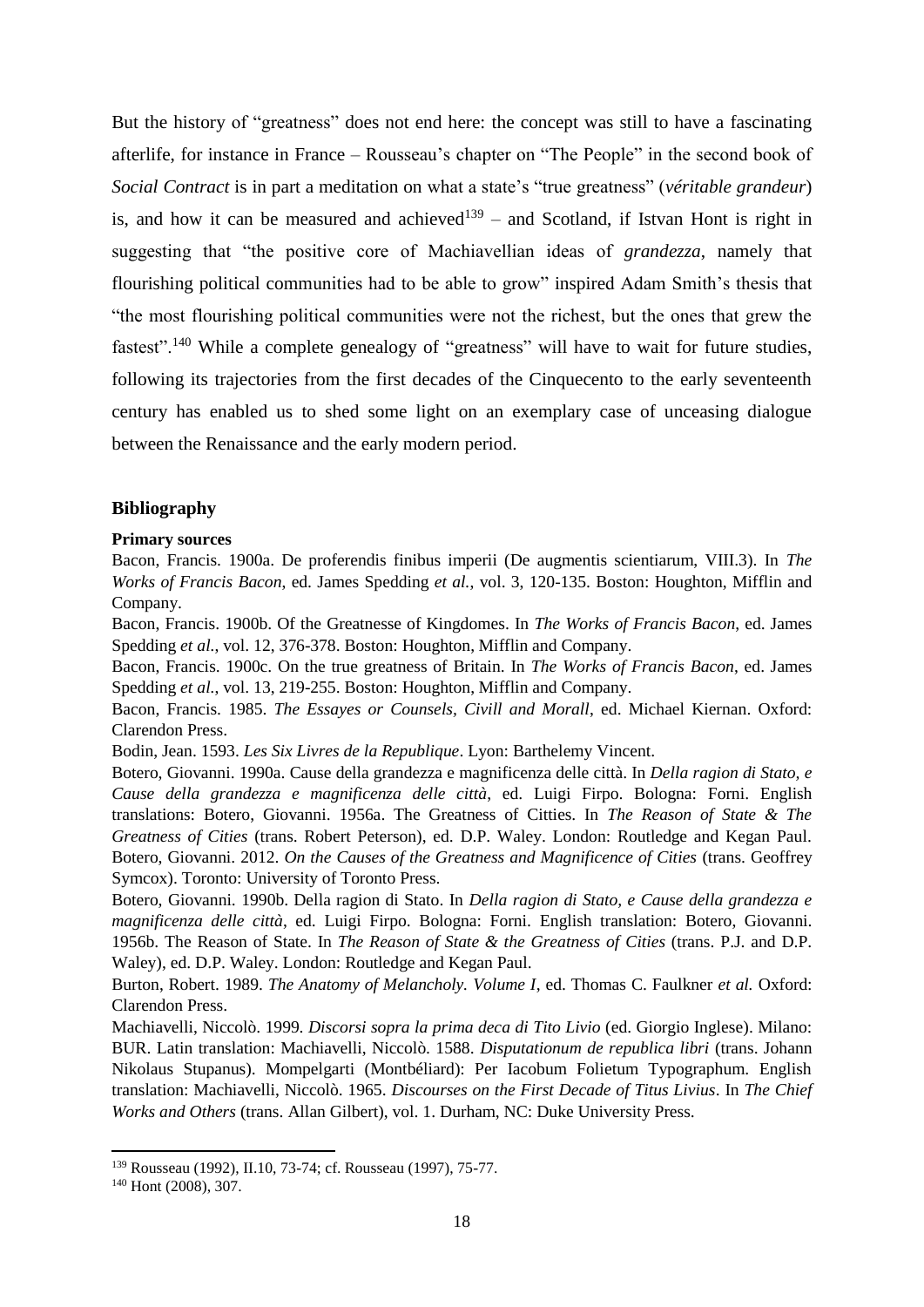Rousseau, Jean-Jacques. 1992. *Du contrat social*, ed. Pierre Burgelin. Paris: Garnier Flammarion English translation: Rousseau, Jean-Jacques. 1997. *The Social Contract and Other Later Political Writings* (trans. Victor Gourevitch). Cambridge: Cambridge University Press.

# **Secondary sources**

Arienzo, Alessandro, and Alessandra Petrina (eds). (2013). *Machiavellian Encounters in Tudor and Stuart England. Literary and Political Influences from the Reformation to the Restoration*. Aldershot: Ashgate

Armitage, David. 2002. Empire and Liberty: A Republican Dilemma. In *Republicanism: a Shared European Heritage*, ed. Martin van Gelderen and Quentin Skinner, vol. 2, 29-46. Cambridge: Cambridge University Press.

Bowden, Peter J. 1990. Agricultural Prices, Farm Profits and Rents 1500-1640. In Id. *Economic Change: Wages, Profits and Rents, 1500-1750. Chapters from The Agrarian History of England and Wales, volume 1*, Cambridge: Cambridge University Press.

Brown, Alison. 2004. The Language of Empire. In *Florentine Tuscany. Structures and Practices of Power*, ed. William J. Connell and Andrea Zorzi, 32-47. Cambridge: Cambridge University Press.

Burgess, Glenn. 2013. Bodin in the English Revolution. In *The Reception of Bodin*, ed. Howell A. Lloyd, 387-407. Leiden: Brill.

Chabod, Federico. 1967. Giovanni Botero. In Id. *Scritti sul Rinascimento*. Torino: Einaudi.

Descendre, Romain. 2009. *L'état du monde. Giovanni Botero entre raison d'État et géopolitique*. Genève: Droz.

Elliott, J.H. 1977. Self-Perception and Decline in Early Seventeenth-Century Spain. *Past and Present* 74/1:41-61.

Fitzmaurice, Andrew. 2007. The Commercial Ideology of Colonization in Jacobean England: Robert Johnson, Giovanni Botero, and the Pursuit of Greatness. *The William and Mary Quarterly* 64/4:791- 820.

Glacken, Clarence. 1976. *Traces on the Rhodian Shore. Nature and Culture in Western Thought from Ancient Times to the End of the Eighteenth Century*. Berkeley: University of California Press.

Gould, J.D. 1955. The Trade Crisis of the Early 1620s and English Economic Thought. *Journal of Economic History* 15:121-33.

Gowland, Angus (2006). *The Worlds of Renaissance Melancholy: Robert Burton in Context*. Cambridge: Cambridge University Press.

Hankins, James. 1995. The "Baron Thesis" after Forty Years and some Recent Studies of Leonardo Bruni. *Journal of the History of Ideas* 56:309-338.

Hankins, James. 2000. Rhetoric, History, and Ideology: The Civic Panegyrics of Leonardo Bruni. In *Renaissance Civic Humanism Reconsidered*, ed. James Hankins, 143-78. Cambridge: Cambridge University Press.

Hartman, Jan, and Arthur Weststeijn. 2013. An Empire of Trade. In *The Political Economy of Empire in the Early Modern World*, ed. Sophus Reinert and Pernille Røge, 11-31. Basingstoke-New York: Palgrave Macmillan.

Hont, Istvan. 2008. The "Rich Country- Poor Country" Debate in Scottish Classical Political Economy. In *David Hume's Political Economy*, ed. Carl Wennerlind and Margaret Schabas, 243-323. Oxford-New York: Routledge.

Hörnqvist, Mikael. 2004. *Machiavelli and Empire*. Cambridge: Cambridge University Press.

Miglietti, Sara. 2013. Reading from the Margins: Some Insights into the Reception of Bodin's *Methodus* in England. In *The Reception of Bodin*, ed. Howell A. Lloyd, 193-217. Leiden: Brill.

Najemy, John. 2000. Civic Humanism and Florentine Politics*.* In *Renaissance Civic Humanism Reconsidered*, ed. James Hankins, 75-104. Cambridge: Cambridge University Press.

Paul, Joanne, and Kurosh Meschkat. 2013. Johnson's Relations: Visions of Global Order, 1601-1630. *The Journal of Intellectual History and Political Thought* 2/1:108-140.